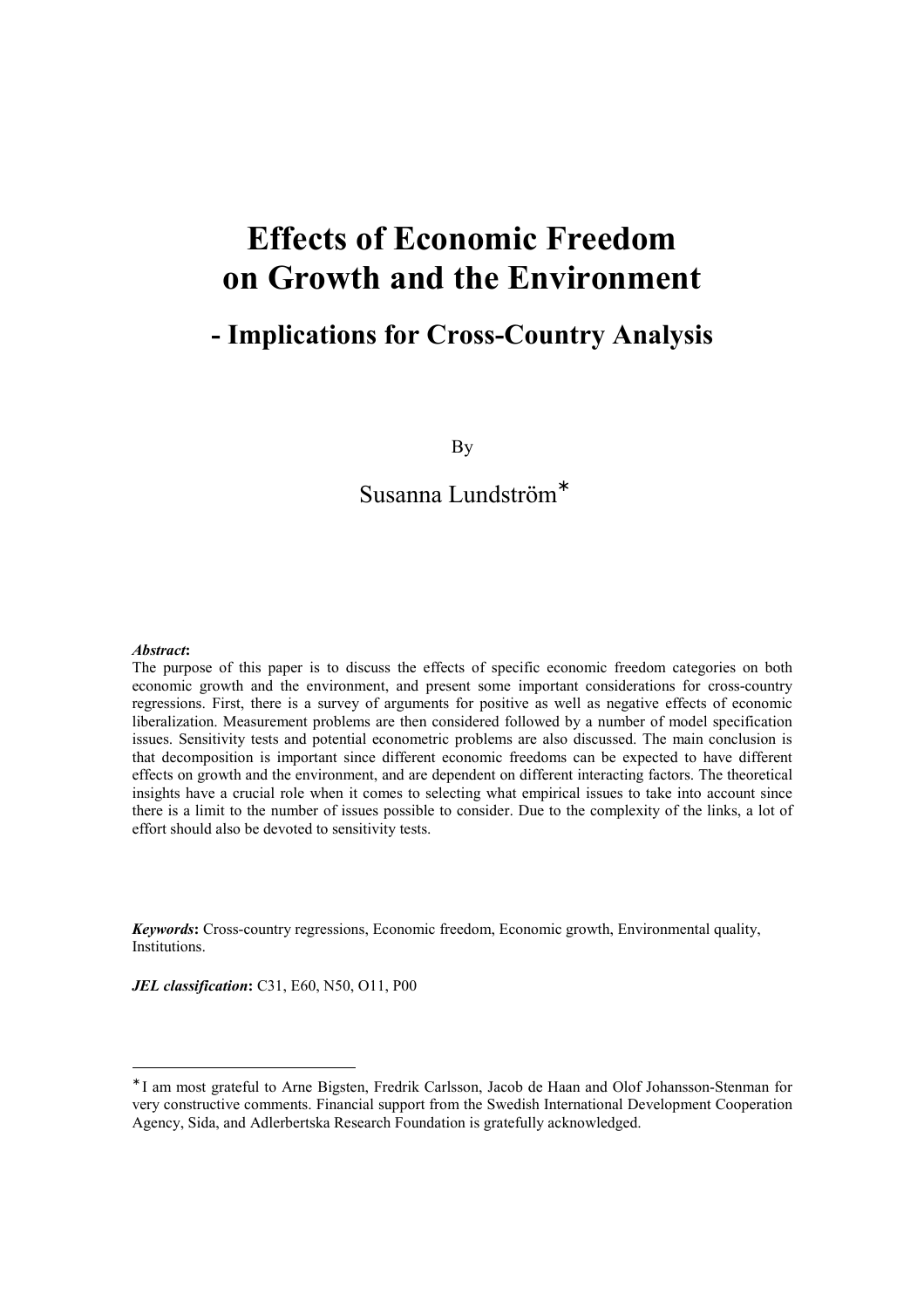## **1 INTRODUCTION**

Market-based institutions are often mentioned as a crucial component for an efficient resource allocation and economic growth. These institutions are rules, enforcement mechanisms and organizations supporting market transactions, and their purposes are, according to The World Bank (2002), to transmit information efficiently, to enforce property rights and contracts, and to secure competition, which all affect the incentives to participate in a market. Several empirical studies confirm the positive relation between market-based institutions and economic growth (see e.g. Easton and Walker, 1997; De Haan and Sturm, 2000). However, some countries have implemented marketbased institutions but the expected growth enhancing effect has been absent, which mainly is explained by the lack of complementary institutions (World Bank, 2002). Moreover, there is a growing concern about the effects of the market-based institutions on other welfare components, such as the environment. The expected effects of marketbased institutions on economic growth and the environment are indeed complex, and there is a lack of both theoretical and empirical guidance, especially concerning the environmental consequences.

In this study we will discuss effects of economic freedom, which is often used as a measure of market-based institutions. Increasing economic freedom generally means substitution of public choice for private choice. However, the resulting effects depend on the economic context in which the transformation is done. The public choice may be inefficient due to political failures and the private choice may be inefficient due to market failures, and the trade-off between these failures is far from an easy calculation. Moreover, governments and markets operate in a second best world. The theory of second best tells us that removing one distortion in the presence of other distortions is not necessarily welfare enhancing. The necessary, non-distorted economic context is often taken for granted in economic models but is absent or underdeveloped in a lot of countries - especially in low-income countries. Because of the second best context it is important to look at each economic freedom separately and be aware of the factors interacting with these specific freedoms.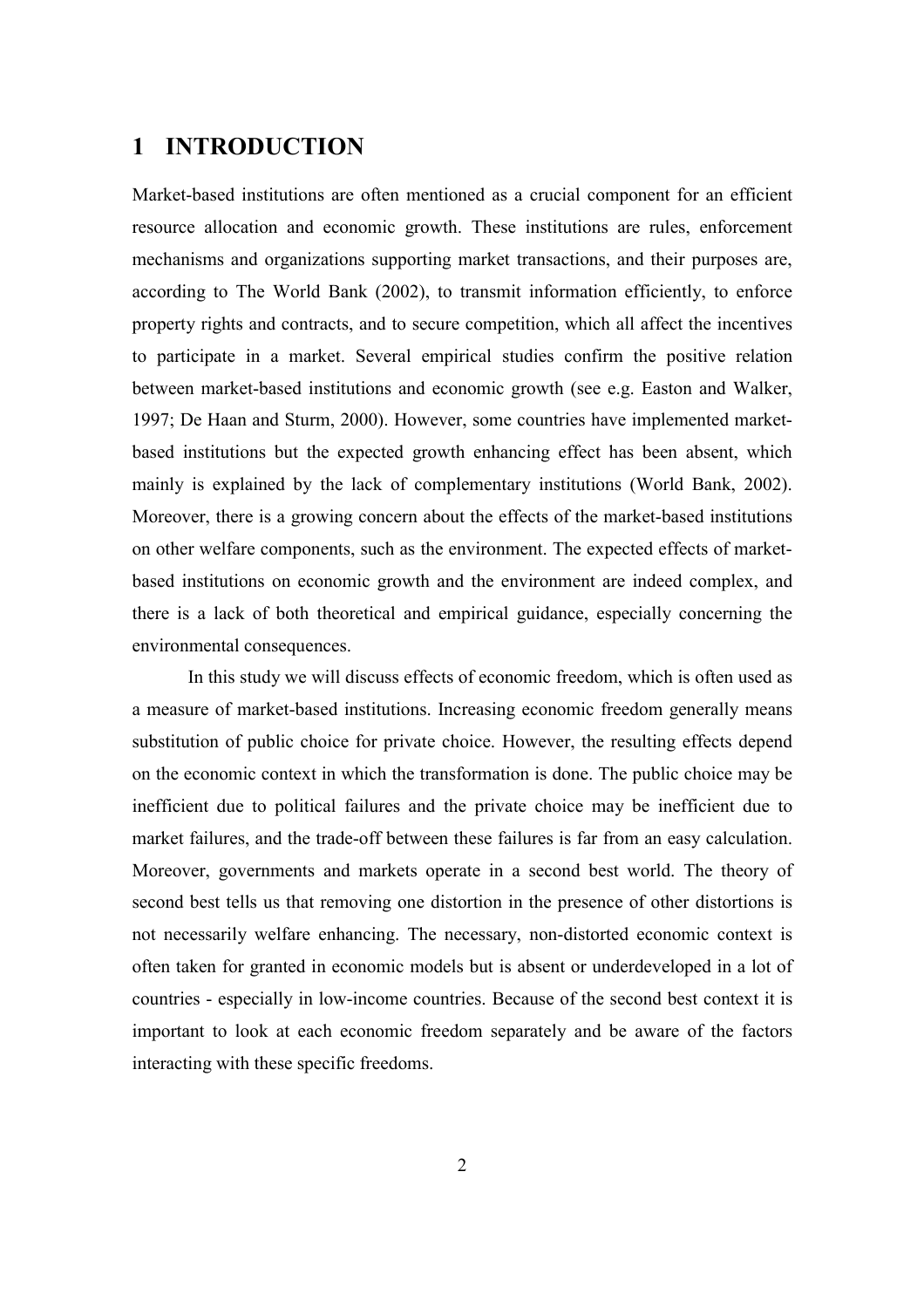The purpose of this paper is to discuss the effects of different economic freedom categories on both economic growth and the environment, and some important considerations for cross-country regressions. First there is a survey of arguments for positive as well as negative effects of economic liberalization. Second, the empirical implications are presented. Measurement problems are considered, and a number of model specification issues are identified on the basis of the survey of arguments. Sensitivity tests and potential econometric problems are also discussed. The main conclusion is that decomposition is important since different economic freedoms may have different effects on growth and the environment, and may be dependent on different interacting factors. Moreover, theoretical insights have a crucial role in the selection of empirical issues to take into account since there is a limit to the number of issues possible to consider. A lot of effort should also be devoted to sensitivity tests due to the complexity of the economic freedom effects.

The paper is organized as follows. Section 2 introduces the economic freedom data. Section 3 presents the survey of arguments about economic freedom effects on growth and the environment. In Section 4 the empirical implications are discussed and Section 5 concludes the paper.

## **2 HOW IS ECONOMIC FREEDOM MEASURED?**

The evolution of institutional economics was long halted by the lack of relevant data. According to Lin and Nugent (1995), this was due to both a lack of interest in explaining institutions among economists working in high-income countries, where the neoclassical models relatively well describe the growth path, and the fact that institutions are complex, difficult to quantify and change very slowly in many countries. However, since the 80s there has been a growing interest in data on market-supporting institutions, resulting in several measures of economic freedom.<sup>1</sup>

In this paper we will discuss the Economic Freedom of the World (EFW) Index 2002 as the measure of economic freedom (Gwartney et al., 2002). This is because the index has been widely used, it contains measures over a longer period (1970 to 2000)

<sup>&</sup>lt;sup>1</sup> Scully and Slottje (1991) and Hanke and Walters (1997) present the most common indices of economic freedom and show that they are highly correlated.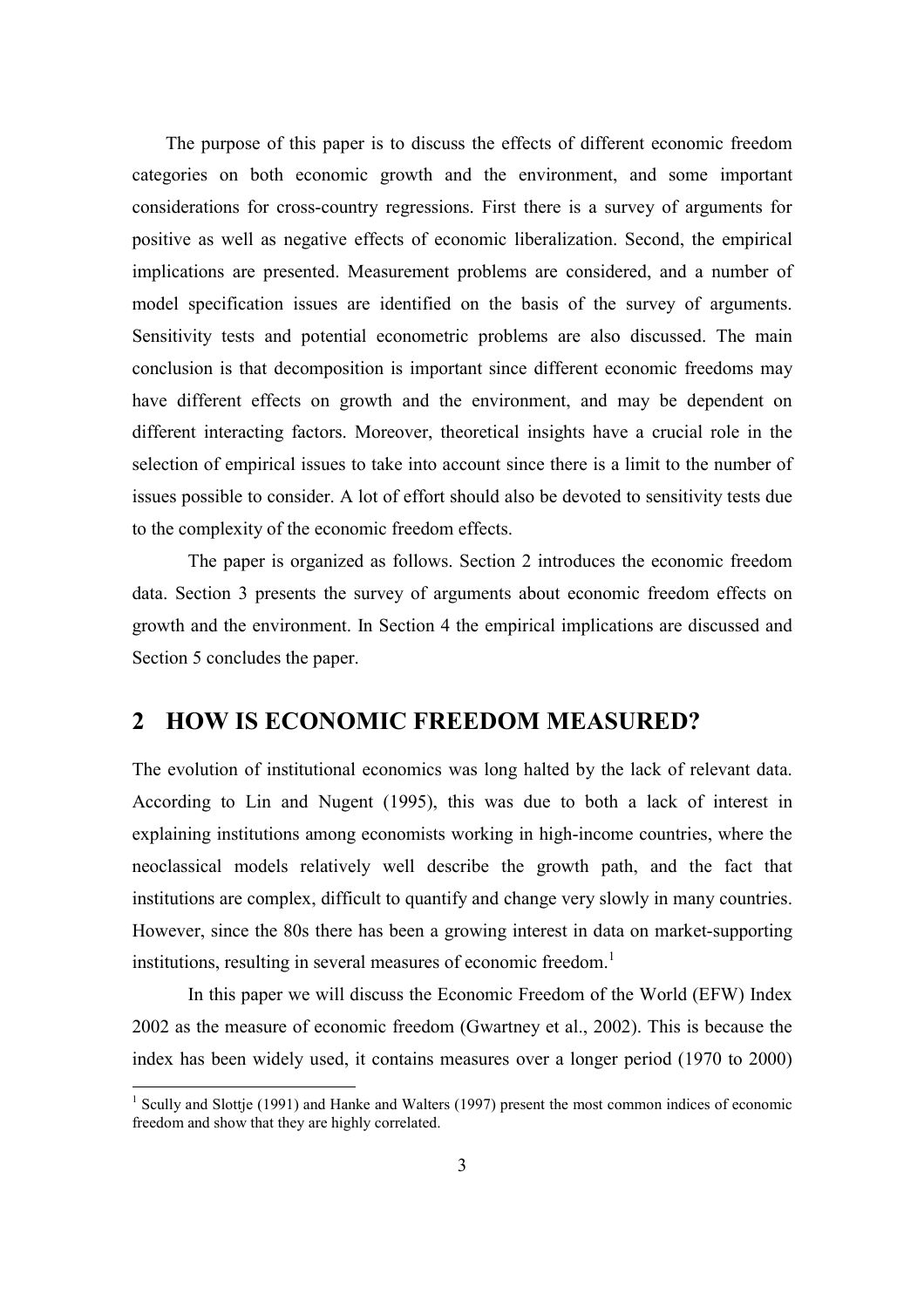and has data for more countries than any other measure of economic freedom, and it relies mainly on quantitative measures. The EFW index is constructed out of five categories, or areas, which in turn are aggregations of different measures.<sup>2</sup> The categories are presented in Table 1.

#### **Table 1: Economic Freedom of the World Index 2002**

#### **1 Size of Government: Expenditures, Taxes, and Enterprises**

- **A** General government consumption spending as a percentage of total consumption.
- **B** Transfers and subsidies as a percentage of GDP.
- **C** Government enterprises and investment as a percentage of GDP.
- **D** Top marginal tax rate (and income threshold to which it applies).

#### **2 Legal Structure and Security of Property Rights**

- **A** Judicial independence: The judiciary is independent and not subject to interference by the government or parties in disputes (GCR).
- **B** Impartial courts: A trusted legal framework exists for private businesses to challenge the legality of government actions or regulation (GCR).
- **C** Protection of intellectual property (GCR).
- **D** Military interference in rule of law and the political process (ICRG).
- **E** Integrity of the legal system (ICRG).

#### **3 Access to Sound Money**

- **A** Average annual growth of the money supply in the last five years minus average annual growth of real GDP in the last ten years.
- **B** Standard inflation variability in the last five years.
- **C** Recent inflation rate.
- **D** Freedom to own foreign currency bank accounts domestically and abroad.

#### **4 Freedom to Exchange with Foreigners**

- **A** Taxes on international trade.
	- **i** Revenue from taxes on international trade as a percentage of exports plus imports. **ii** Mean tariff rate.
	- **iii** Standard deviation of tariff rates.
- **B** Regulatory trade barriers.
	- **i** Hidden import barriers: No barriers other than published tariffs and quotas (GCR).
	- **ii** Costs of importing: The combined effect of import tariffs, license fees, bank fees, and the time required for administrative red-tape raises costs of importing equipment by (10=10% or less;  $0=5\%$  or more (GCR).
- **C** Actual size of trade sector compared to expected size.
- **D** Difference between official exchange rate and black market.
- **E** International capital market controls.
	- **i** Access of citizens to foreign capital markets and foreign access to domestic capital markets (GCR).
	- **ii** Restrictions on the freedom of citizens to engage in capital market exchange with foreigners index of capital controls among 13 IMF categories.

#### **5 Regulation of Credit, Labor, and Business**

**A** Credit Market Regulations.

- **i** Ownership of banks: Percentage of deposits held in privately owned banks.
- **ii** Competition: Domestic banks face competition from foreign banks (GCR).
- **iii** Extension of credit: Percentage of credit extended to private sector.

 $2<sup>2</sup>$  The categories and how they are measured have been changed several times, but this paper refers to the 2002 version of the EFW index.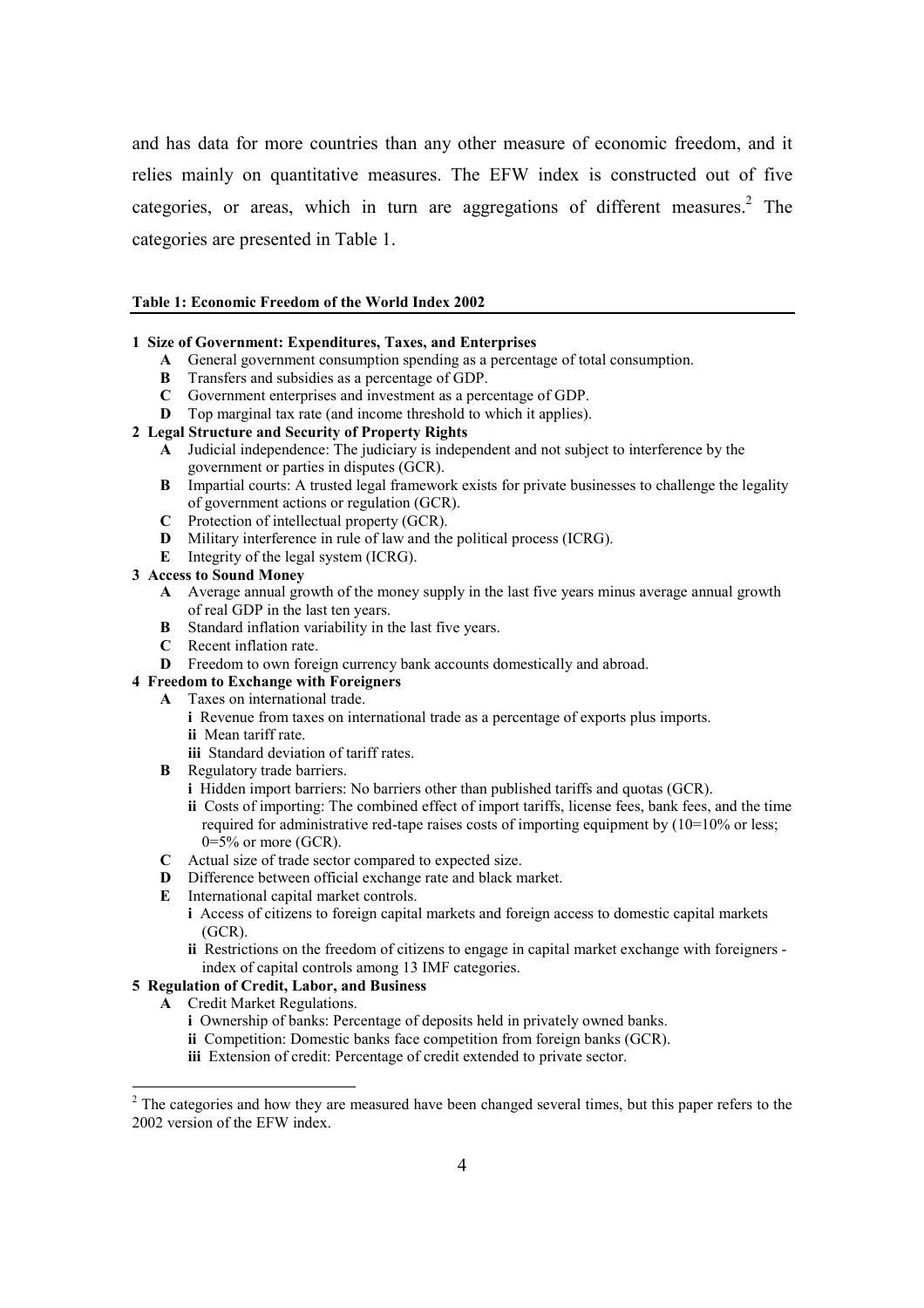- **iv** Avoidance of interest rate controls and regulations that lead to negative real interest rates.
- **v** Interest rate controls: Interest rate controls on bank deposits and/or loans are freely determined by the market (GCR).
- **B** Labor Market Regulations.
	- **i** Impact of minimum wage: The minimum wage, set by law, has little impact on wages because it is too low or not obeyed (GCR).
	- **ii** Hiring and firing practices: Hiring and firing practices of companies are determined by private contract (GCR).
	- **iii** Share of labor force whose wages are set by centralized collective bargaining (GCR)
	- **iv** Unemployment Benefits: The unemployment benefits system preserves the incentive to work (GCR).
	- **v** Use of conscripts to obtain military personnel.
- **C** Business Regulations.
	- **i** Price controls: Extent to which businesses are free to set their own prices.
	- **ii** Administrative conditions and new businesses: Administrative procedures are an important obstacle to starting a new business (GCR).
	- **iii** Time with government bureaucracy: Senior management spends a substantial amount of time dealing with government bureaucracy (GCR).
	- **iv** Starting a new business: Starting a new business is generally easy (GCR).
	- **v** Irregular payments: Irregular, additional payments connected with import and export permits, business licenses, exchange controls, tax assessments, police protection, or loan applications are very rare (GCR).

Note: GCR = *Global Competitiveness Report*; ICRG = *International Country Risk Guide*

**Source:** (Gwartney et al., 2002)

 $\overline{a}$ 

The concept of institutions in this paper is broad, following the wider approach of for example Sala-i-Martin  $(2002)$ .<sup>3</sup> Some of the EFW categories, such as security of property rights or regulations of business, are fairly straightforward as institutional measures. Other categories may be perceived as having more of a "policy" character, but should be interpreted as proxy variables of actual institutions. International trade reforms, for example, can be seen as institutional changes since they change the rules of the games for those affected (Rodrik, 2000a), and access to sound money is a measure of macroeconomic "rules" of stabilization. Nevertheless, it is important to consider the different characters of the measures, since they differ not only when it comes to the possibilities of changing them and the time lags between the changes and effects in the economy.

 $3$  By institutions Sala-i-Martin (2002) means "... various aspects of law enforcement (...), the functioning of markets  $(...)$ , inequality and social conflicts  $(...)$ , political institutions  $(...)$ , the health system  $(...)$ , financial institutions  $(...)$  as well as government institutions  $(...)$ ."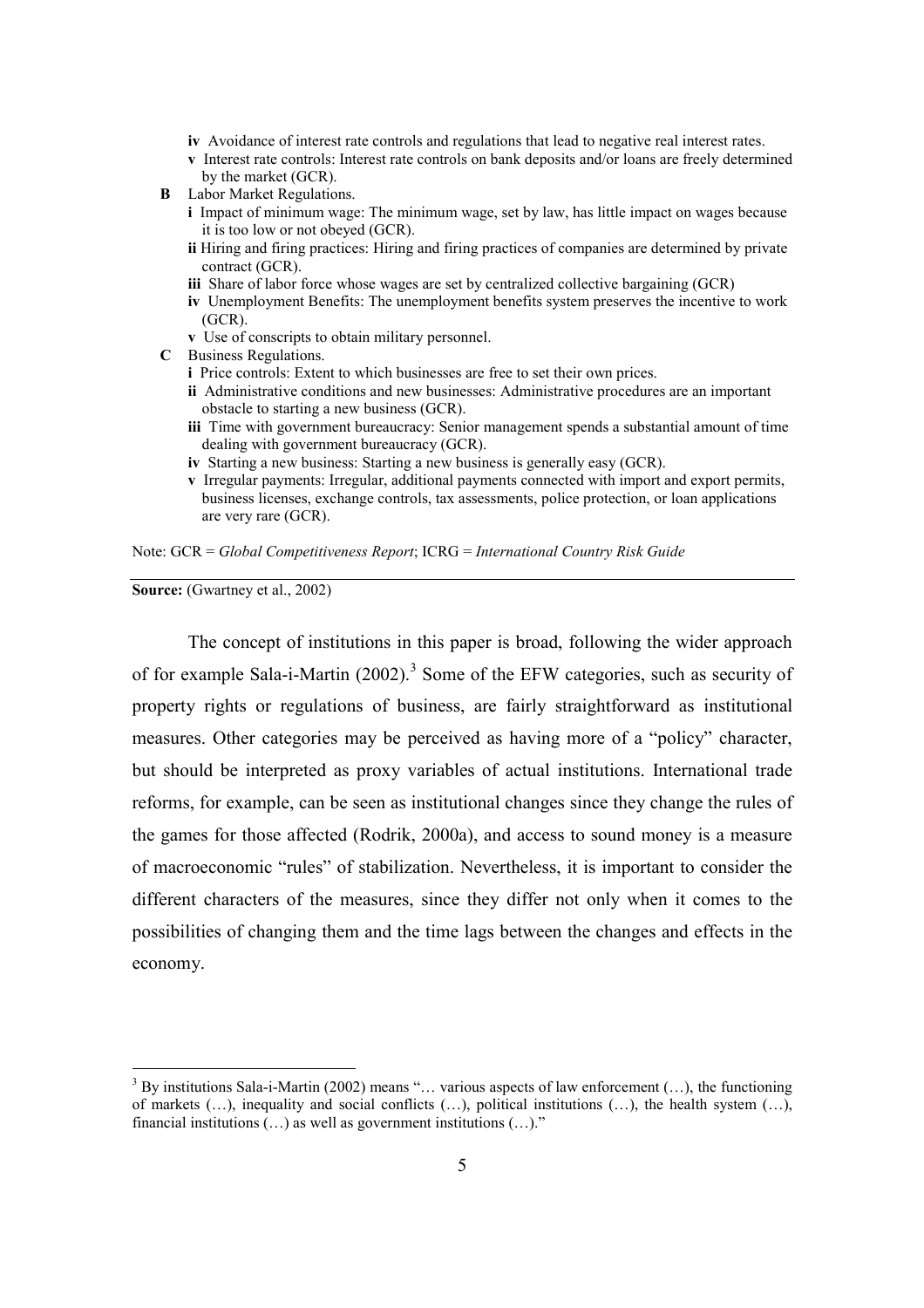## **3 A SURVEY OF ARGUMENTS**

In this section important arguments for positive as well as negative effects on growth and the environment are presented.<sup>4</sup> Note that we only consider the *direct* effects and will not discuss *indirect* effects.<sup>5</sup> The purpose of this section is not to give clear-cut answers about the effects of economic freedom. The purpose is to give a broader perspective than most previous literature, and thereby highlight the potential problems that must be considered in a cross-country analysis using the index.

## **3.1 Size of Government**

 $\overline{a}$ 

This category is constructed to reflect to what extent a country relies on individual choice and markets rather than on the political process to allocate resources, goods and services. What is considered to be the optimal size of the government depends largely on the perception of how well the government pursues its tasks, which in turn is largely dependent on the assumed underlying motives of the policy makers. If one accepts a standard public-choice perspective where the government is seen as consisting of purely selfish individuals, it is natural that the conclusion will be rather different compared to the conclusions made from the view of a benevolent government that tries to maximize an ethically grounded social welfare function.

According to public choice arguments, the government is an inefficient institution for resource allocation. Olson (1982) argues that the state redistributes money according to the pressure from interest groups, i.e. resources are allocated to rent-seeking activities instead of production. Olson also argues that due to the lack of competition in public enterprises, the principle will be budget maximization instead of profit maximization. This slows down society's capacity to adopt new technologies and reallocate resources in response to changing conditions. Assuming socially optimal prices, privatization would hence reallocate resources so that, given the same

<sup>&</sup>lt;sup>4</sup> For social consequences, see for example Bourguignon and Morrisson (1992), and for income inequality, see Berggren (1999).

<sup>&</sup>lt;sup>5</sup> The environment may for example be indirectly affected by changes in the income level due to changes in economic freedom, but this is not the focus of this paper. The impact of income on the environment has been investigated extensively in the literature of the environmental Kuznets curve (see e.g. Grossman and Krueger, 1995).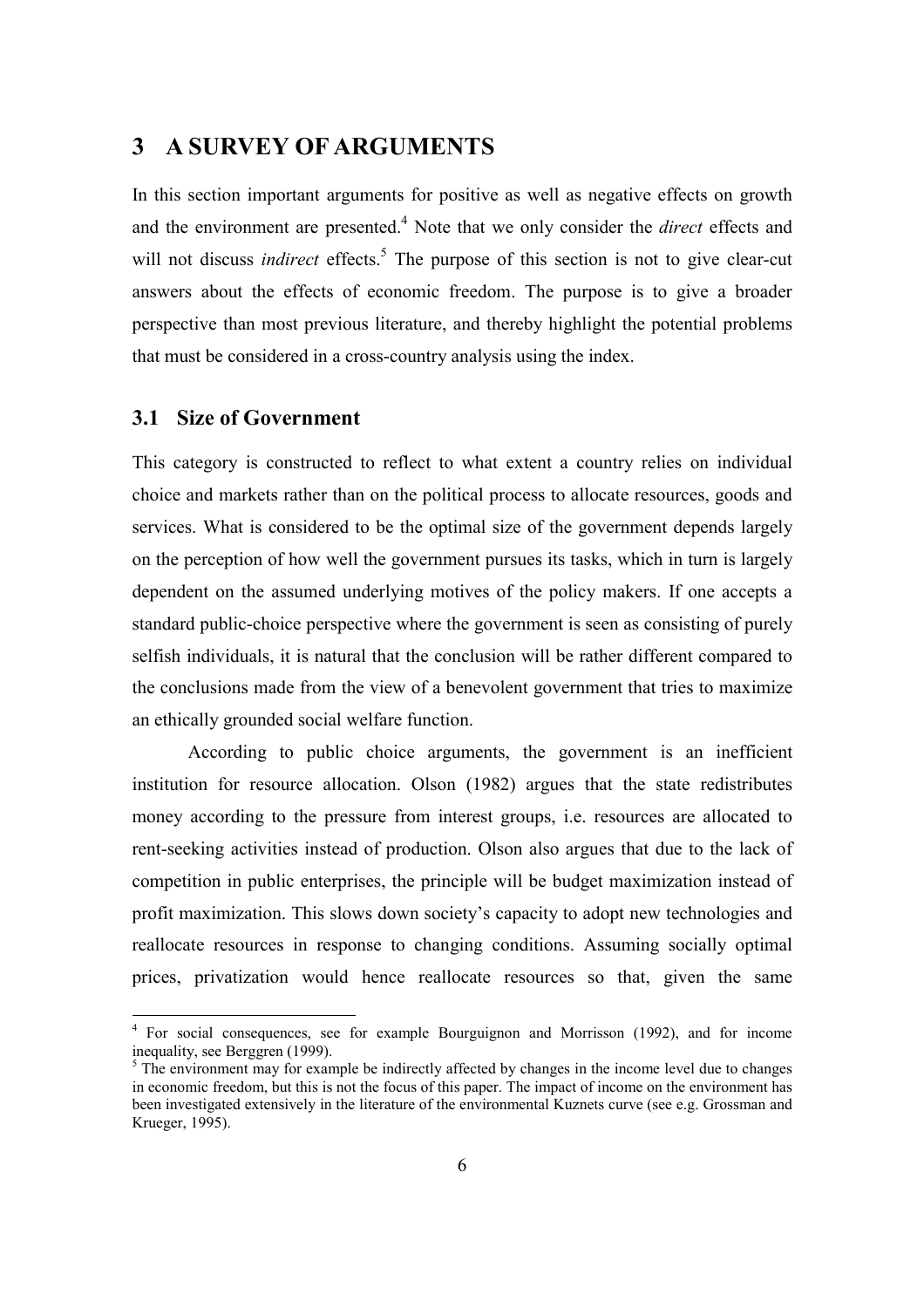production, less resources would be used and less waste (and pollution) would be created. The extent of government inefficiency presented by the public choice theory is influenced by the level of corruption, bureaucracy and other factors that affect the quality of governance (Mauro, 1995; La Porta et al., 1999b).

There may also be efficiency-reducing effects in the private market by a large government size. First, the tax structure imposed on the private market creates deadweight losses. Second, the decreased competitive pressure created by the smaller size of the private market decreases incentives for firms to reduce costs and to innovate (Scherer, 1992; Vickers, 1995). Moreover, competition is not only an efficient way to allocate resources given the institutional context prevailing, but it also modifies existing institutions. Since institutions affect relative prices, a demand among firms and lobby groups for new, more efficient institutions will be created (World Bank, 2002, Ch.7).

However, most economists agree that the government does have some efficiency-enhancing roles, even though what these are, and the extent of them, is disputed. According to a standard public finance perspective (see e.g. Atkinson and Stiglitz, 1980) it is efficiency improving if the government provides goods with publicgood character, such as the judiciary, schools, hospitals, sanitation facilities and recreation areas. However, this effect depends on the response from the private (domestic and foreign) capital if the public investments were absent, which might be assumed to differ depending on the type of good. A second often mentioned efficiencyenhancing role of the government is to correct market prices that do not reflect the social costs by, for example, using taxes or subsidies. These taxes or subsidies may increase allocation efficiency, as in the case of environmental taxes on pollution, but may also increase growth, as in the case of subsidies to research.<sup>6</sup> Still, there are of course many examples of the opposite, where regulated prices reduce efficiency and are bad for the environment. Third, the redistributive role of the state may increase

 $<sup>6</sup>$  However, as noted by Coase (1960), in a situation with no transaction costs between agents and well-</sup> defined property rights, a free market still implies efficient resource allocation. A tax on the externality would then reduce efficiency. In reality, however, transaction costs are often very high. Note also that even if there are government interventions these must not, depending on the type of intervention, imply a significantly increased government size. For example, if the solution to the socially sub-optimal prices is regulations or tradable pollution permits instead of a tax, the government size category will only increase due to the enforcement costs these solutions may imply.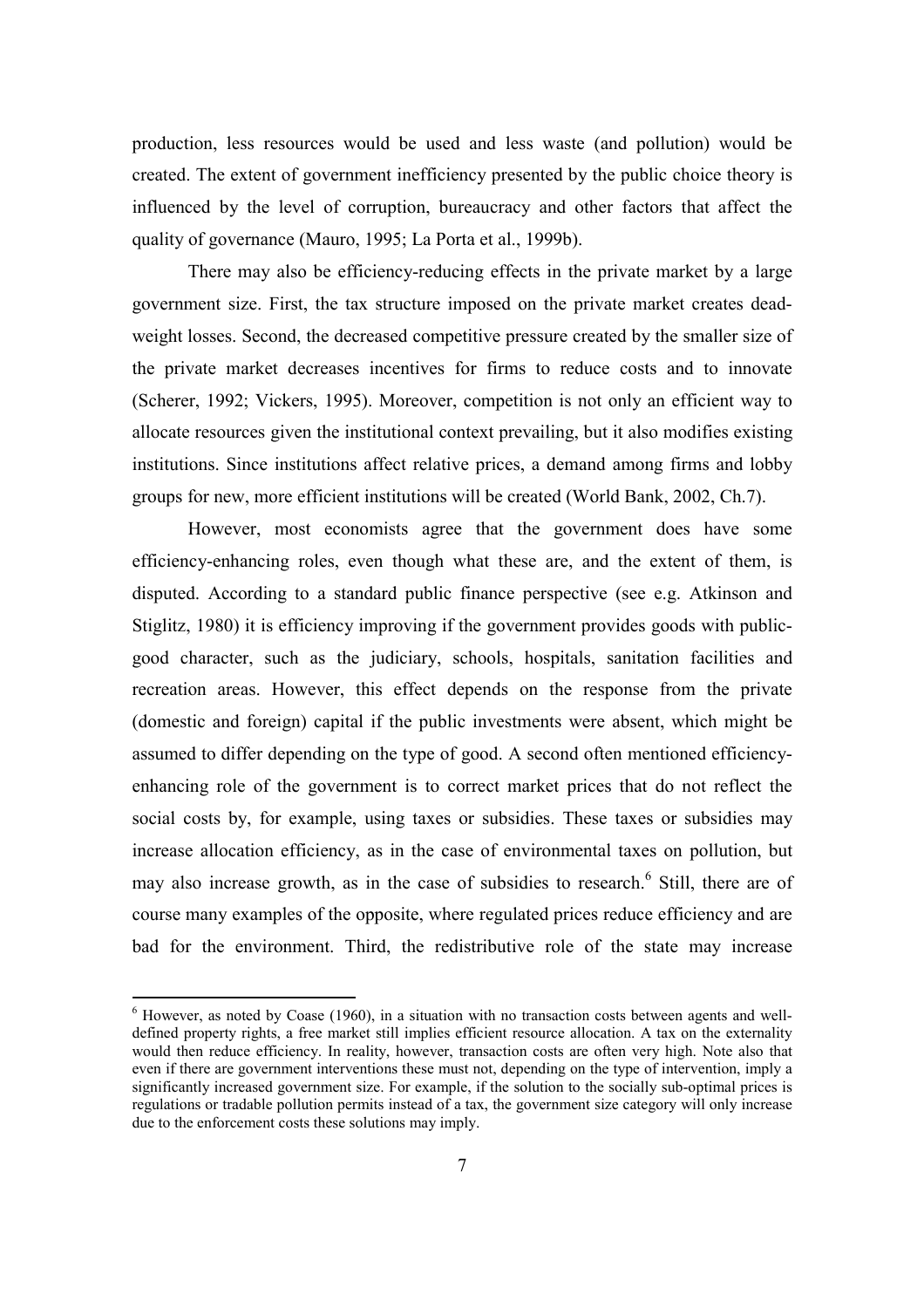efficiency indirectly by increasing social stability, which otherwise may consume large parts of the society's resources (Rodrik, 1999). There are also arguments for direct effects on efficiency through, for example, expenditures on job matching and education for the unemployed. If this increases the tightness of the labor market, it might increase productivity and catalyze structural changes (Pissarides, 1990). Hence, the government may provide some goods more efficiently than the private firms, and for the government to undertake these efficiency-enhancing actions it needs resources which makes a certain level of taxes necessary.

However, given that the most basic efficiency-enhancing functions of a market economy are the first priority of governments, then at higher levels of government spending the marginal productivity of the government's projects is lower. At the same time, government investments crowd out private firm investments, which may be more productive when the government invests outside its core functions. We may therefore expect a hump-shaped relation between government size and economic growth (Barro, 1990). The expected form of this hump-shaped relation, and hence the expected effect from changes in the government size at a certain initial level, is determined by the underlying view of government efficiency relative to market efficiency.

## **3.2 Legal Structure and Security of Property Rights**

 $\overline{a}$ 

This category measures to what extent the citizens and their properties, including the fruits of their own work and their innovations, are protected. First, secure and transferable rights of assets and contracts are investment generating and hence growth enhancing, since owners can be sure that they will receive the benefits of their investments (World Bank, 2002).<sup>7</sup> The investment costs are often realized on shorter terms, while the long run benefits have to be reduced by a risk premium. The risk reducing effect may also have environmental effects since long-term investments are the nature of many environmental projects. For example, land degradation and resource exhaustion are to a large extent results of badly defined property rights. High risks

<sup>&</sup>lt;sup>7</sup> Note that the key word of secure property rights is "control" rather than "ownership" (Rodrik, 2000b). Hence, what this category measures is a strong enforcement mechanism by a reliable legal structure rather than a specific type of ownership.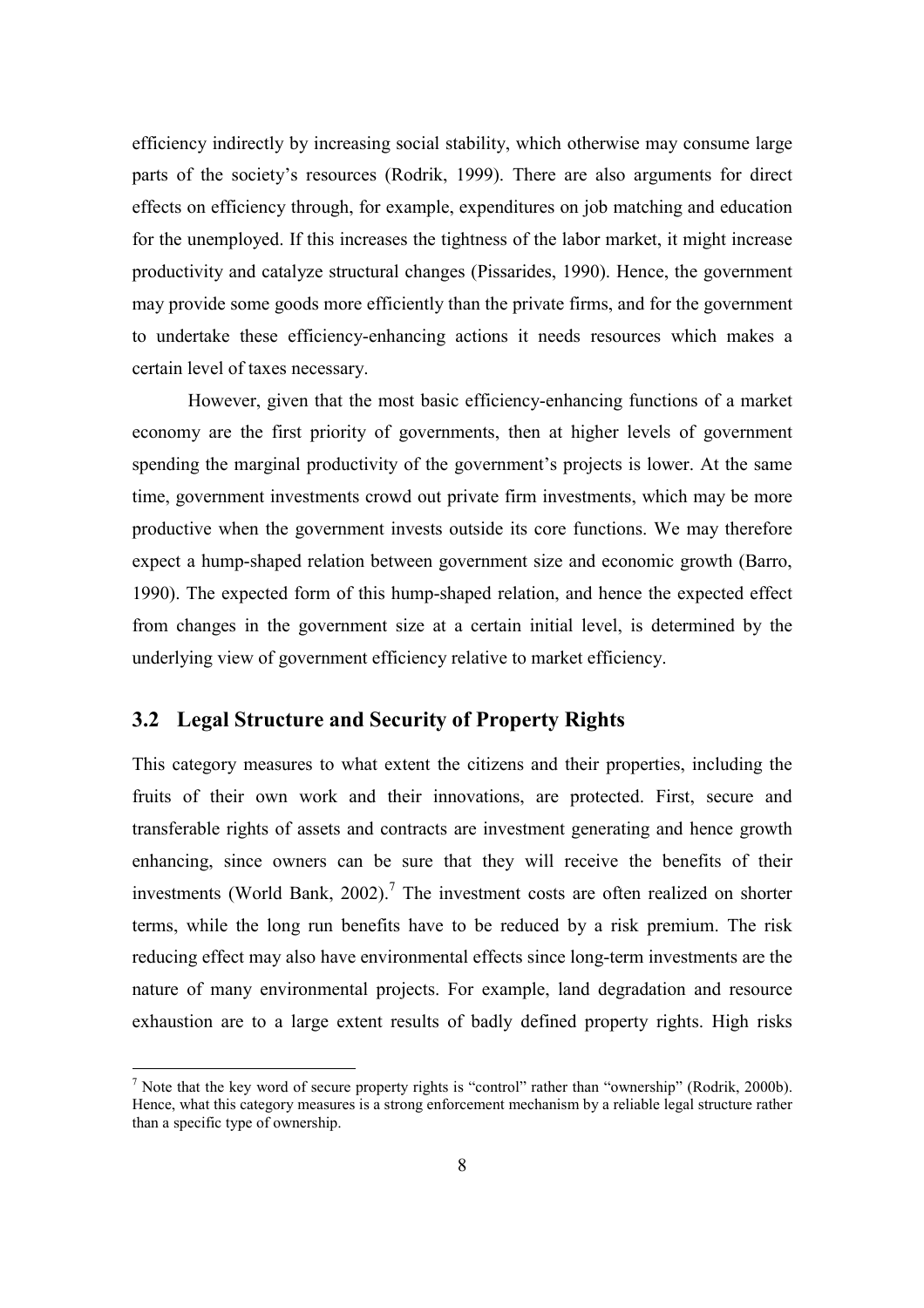encourage short-term extraction of natural resources and excessive grazing or harvesting on land, instead of conservation (Mink, 1992). $8$  Second, with secure property rights, the allocation of assets will be efficient and hence growth promoting. Assets will be transferred to the owners with the highest expected profits. Hence, enforced property rights are a precondition for market solutions to the allocation of resources, which also includes the market solution for environmental problems (see e.g. Bromley, 1990). However, many assets, such as the atmosphere and oceans, have no clear boundaries and are therefore "open access" to all countries. Since the judicial authority (that can implement better property rights) works at the country level and the individual country therefore has the incentive to free-ride, there must be an international body to enforce better defined property rights of these assets (Barrett, 1990).

But does stronger property rights always increase productivity or at least welfare? One problem may be that stronger private property rights in general may decrease the government's ability to impose environmental regulations. Moreover, protection of property is an institution creating a monopoly situation for the economic actor owning the right. This may create inefficiencies if the asset has no rivalry in consumption. For example, an entrepreneur will only have incentives to innovate, or to invest in a recreation area, if he or she can control the returns from the innovation or the investment. However, once these are done, then the efficiency of a society would increase if all producers could use the innovation or all consumers could use the recreation area. One solution is to implement strong intellectual property and land rights, in combination with subsidies to the spreading of new innovations, or visits to the recreation site  $9$ 

 A functioning legal structure and secure property rights are to a large extent a necessary, complementary institution to all the other economic freedom categories

<sup>&</sup>lt;sup>8</sup> However, for a short-term extraction to occur, alternative investment possibilities or the possibility to put the money in foreign bank accounts must exist.

<sup>&</sup>lt;sup>9</sup> This is however more problematic between countries. In a static perspective, intellectual property rights are sometimes argued to be more beneficial to high-income countries than to low-income countries, which are often net importers of new technology and build a lot of their technological progress on diffusion. High-income countries would in that case profit relatively more from the monopoly pricing, at the expense of low-income countries that are meeting a higher price and seldom profit from the innovation rents (World Bank, 2002, Ch.7). However, in the long run all countries may benefit from the progress of the technological frontier.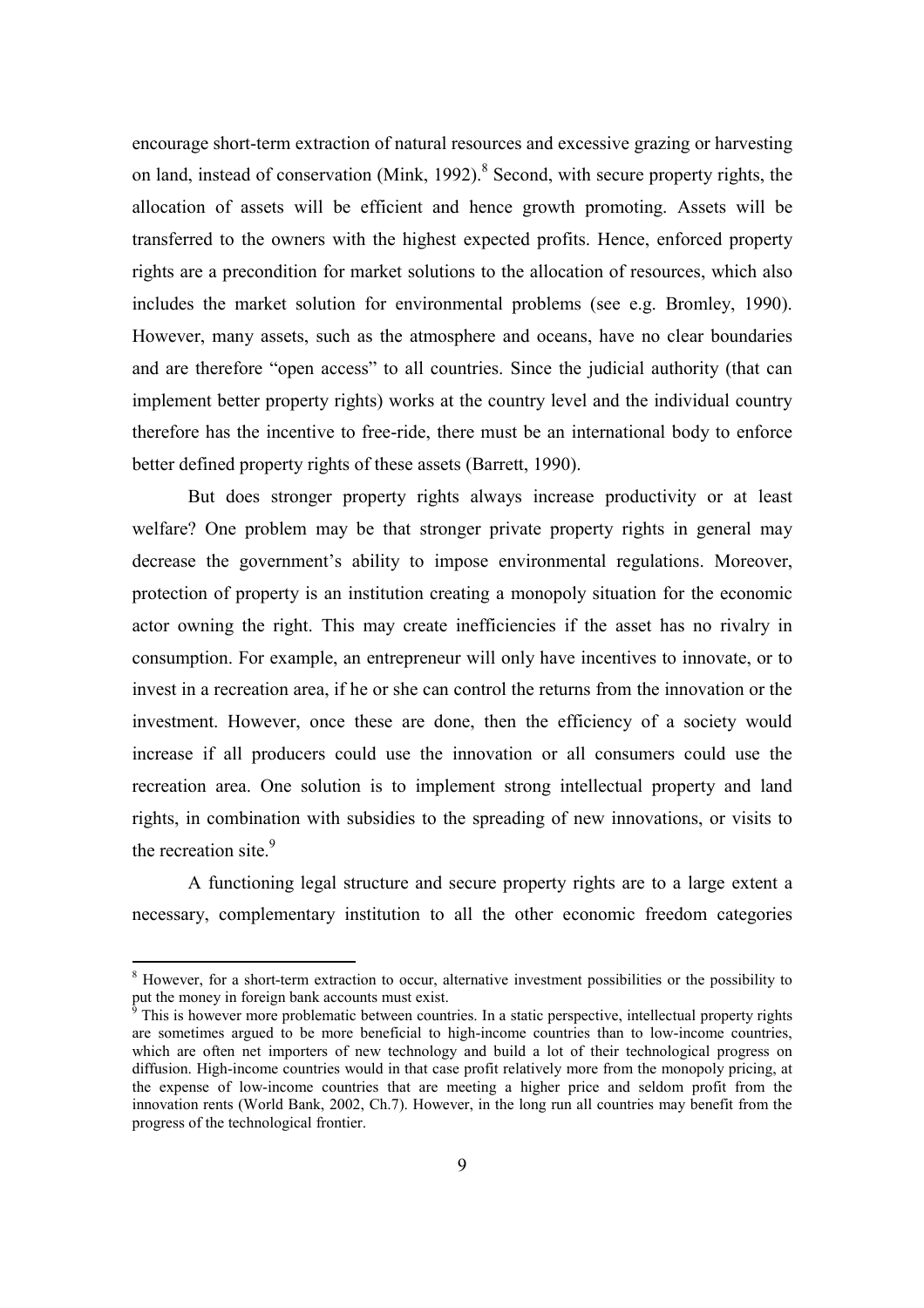(Rodrik, 2000b). For example, without secure property rights the incentives to invest will be low even though the credit market is deregulated. However, the effects of stronger ownership are also conditional on complementary institutions or factors not always present (Lin and Nugent, 1995). For example, higher security of property may not increase growth in the absence of good credit possibilities and access to new technology.

## **3.3 Access to Sound Money**

This category measures the "friction" in the exchange process created by low access to "sound" money. Briault (1995) gives an overview of the costs of inflation, or rather unanticipated inflation, which is the main component of this category. First, instability of prices increases risk and hinders long-term investments, as in the case of insecure property rights. Second, insecure price development has redistributive effects on the present assets. Lenders are adversely affected by inflation, while borrowers profit. This redistributive effect shifts resources from productive to rent-seeking activities which, as in the case of government allocation, create inefficiencies in the economy. Another redistributive effect is when the government prints money to improve its government budget, which erodes the savings, and hence investment possibilities, of the citizens. Access to sound money is also improved by the possibility of owning foreign currency bank accounts, since the adverse effects of inflation are lower when foreign currency with lower risk is available as a substitute (Gwartney et al., 2002).

 There are however some potential, but disputed, negative effects of low-inflation strategies to be aware of. First, Keynesians argue that possibilities for expansionary government policy during a shorter period might be what save a country from a deeper depression. However, monetarists would argue that the Keynesian principle of high government expenditures during recession and low government expenditures during a boom would be unsuccessful since individuals and companies adjust their expectations and wage requirements. Hence, according to monetarists the government should always prioritize low inflation and restrict the possibilities of expansionary fiscal policies. Second, it is difficult to identify the true natural rate of unemployment. In a situation where the rate is lower than predicted, a low inflation policy represses the economy and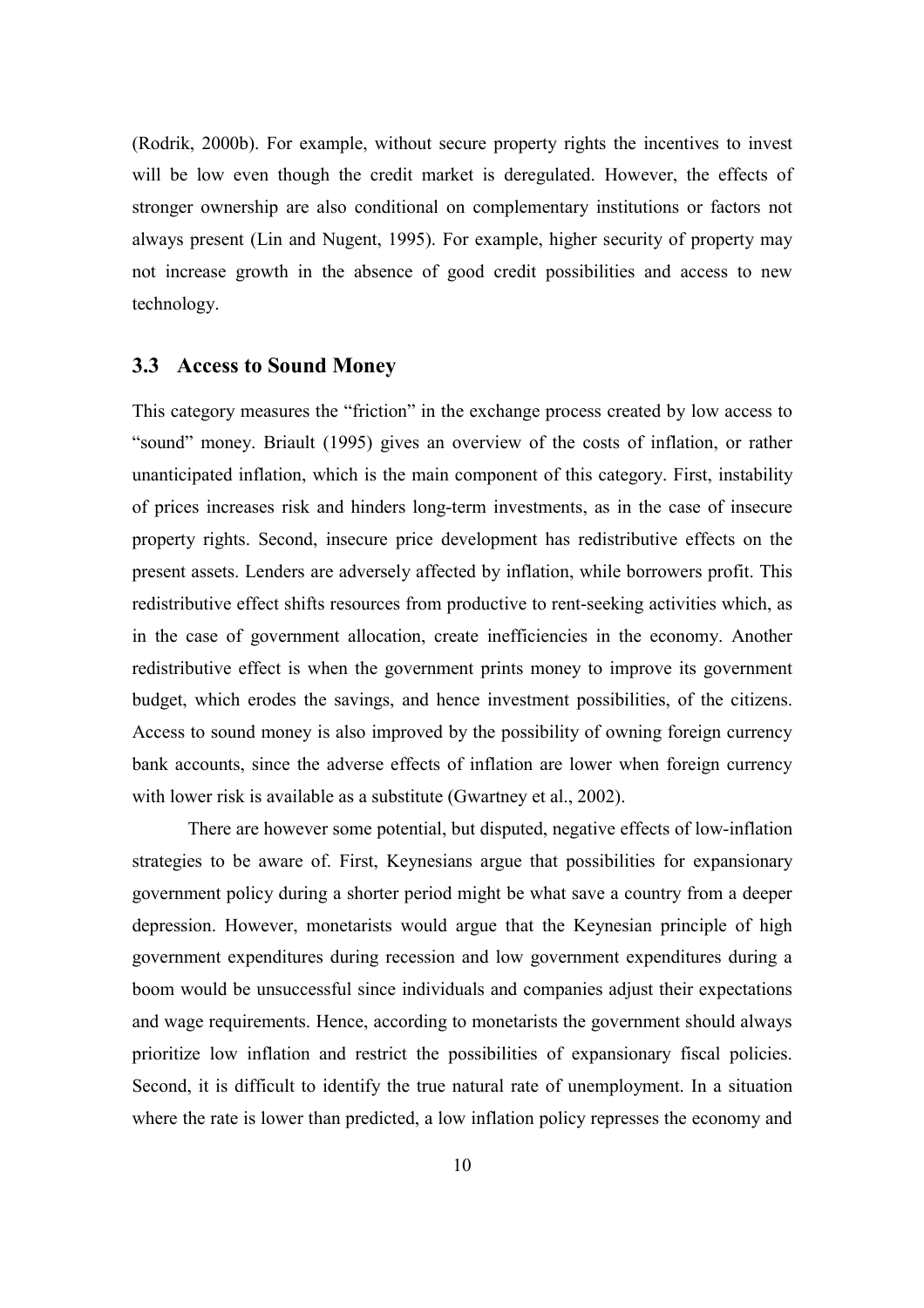leads to lower growth than potentially possible. Finally, some inflation is natural and not growth reducing since product quality improves.

Again, complementary institutions matter. For example, the effects of inflation differ depending on the exchange rate regime. Higher inflation compared to other countries may be detrimental if the exchange rate that is fixed. The higher price of export goods affects the country's competitiveness and employment negatively. However, very simplified, with a floating exchange rate, the price increase may be covered by a depreciation of the exchange rate and may therefore not affect the international competitiveness.<sup>10</sup>

## **3.4 Freedom to Exchange with Foreigners**

For the same reasons supporting exchange inside country borders, individuals should, according to the EFW index, be free to exchange their property across the borders. First, there are efficiency effects from trade liberalization. The most straightforward efficiency effect is the larger market and the gains for both trading partners if they produce according to their comparative advantages.<sup>11</sup> Another benefit is that the interaction with foreigners and their products may ease the diffusion of technology (Edwards, 1997; Frankel and Romer, 1999), and this may in combination with international competition enhance the productivity of the domestic firms (Bigsten et al., 2000). Competition among countries could also lead to institutional changes in order to attract businesses from abroad. If there are inefficient institutions preventing domestic firms from responding to the international competitive pressure, these firms may demand the government to implement institutional reforms that eliminate these inefficiencies (World Bank, 2002, Ch.7). All these mechanisms increase resource efficiency in a country, and, given socially optimal prices, this also includes environmental resources (Heerink et al, 1996). Moreover, since deregulation of the international capital market allocates capital to countries where the marginal product of

 $10$  However, there is still a cost by an increased price of imports.

 $11$  However, for an exchange to work efficiently there is a need for agreed upon rules and standards (North, 1990). Hence, even if a country's rules work efficiently inside the country, they might not be efficient when trading with partners from other countries with different institutional settings. A system of standards is a common institution created to reduce information and enforcement costs across borders; it therefore increases resource efficiency for all parts.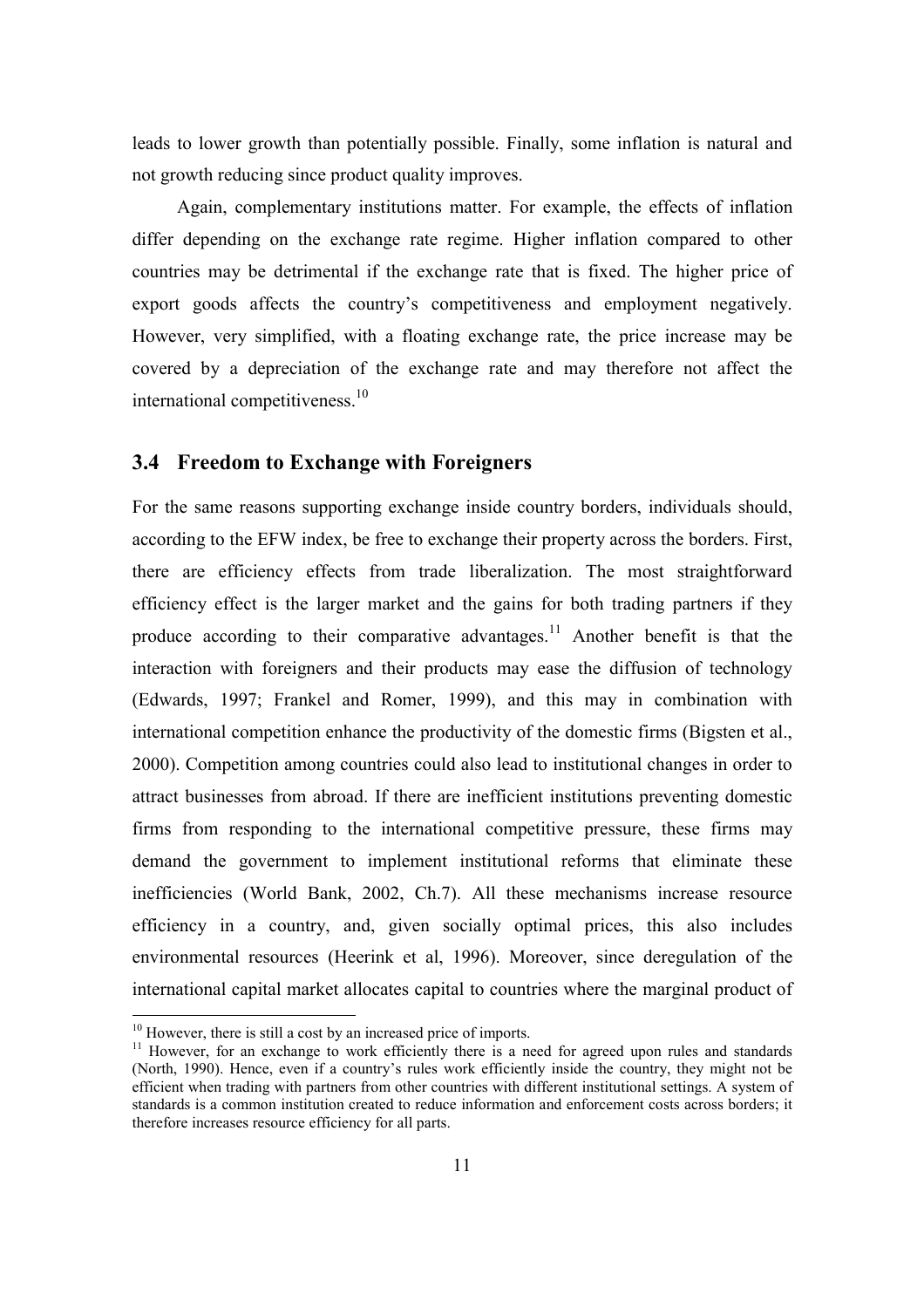capital is the highest, the global efficiency increases (Obstfeld, 1998). This may create new markets and technological opportunities for all countries, at least in the long run. However, in a static view, the growth rate might increase in some countries and decrease in others. Given the same investment risks, capital would be floating from high-income countries with a large capital stock (i.e. low marginal product of capital), to low-income countries with a small capital stock (i.e. low marginal product of capital).<sup>12</sup>

Second, trade liberalization results in new terms-of-trade, which in turn affects the input and output composition in a country. For example, the pressure of an exchange rate reform is often created in a situation of overvalued currency, where imports are relatively cheap and exports uncompetitive. An exchange rate reform may therefore be expected to result in a relative increase in the production of export goods. However, there might be a need for institutions supporting the supply response of the export sector if it has a history of low incentives and inefficiency due to the lack of competition. For example, without a proper infrastructure a country may not benefit from openness because of high transport costs (Craft and Venables, 2002). Hence, it might be necessary to complement the new trade opportunities with government expenditures on public goods such as roads, railways and telecommunications, given that the private market does not provide these investments. The exchange rate reform may also affect the environment, but the final effect depends of course on the composition of imports and exports in a country, and the complementary measures to internalize negative externalities. Another example connected to the terms-of-trade effect is the so-called "pollution haven" effect, which may have positive as well as negative effects on the environment depending on the economic and institutional structure of the country. Trade results in specialization, and, according to the pollution haven hypothesis, countries with less strict environmental regulations are more likely to attract capital connected to dirty industries. Hence, export-promoting regimes, in combination with weak preferences for the environment may experience an expansion of pollution and

 $12$  However, if the capital risk is very high (for example because of a bad legal structure) as in many lowincome countries, then the marginal product of capital would be lower for a given capital stock. Liberalization of capital markets could then lead domestic private investors to invest abroad, even if the domestic capital stock were relatively small.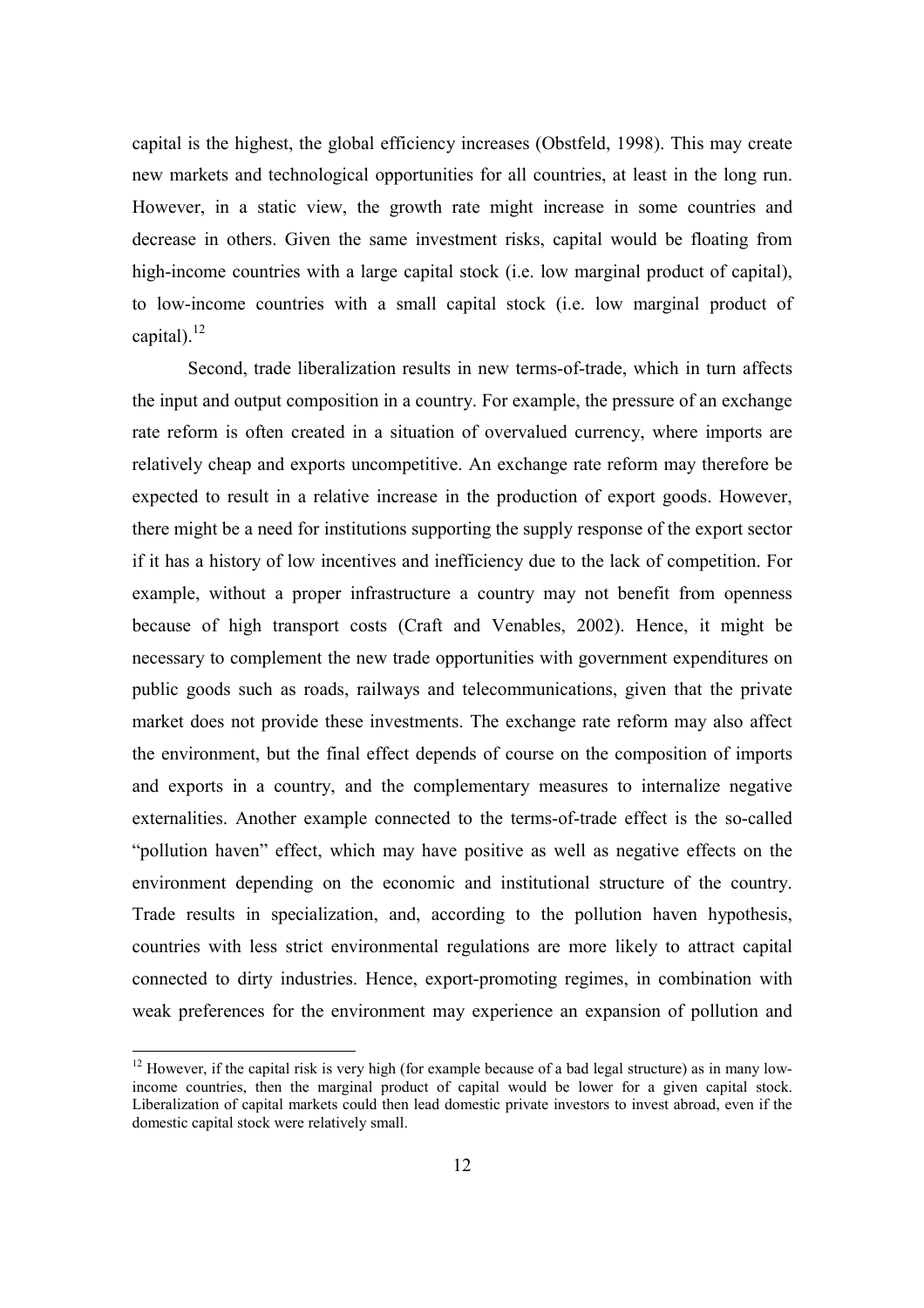waste intensive production, and vice versa for countries with high preferences for the environment.

## **3.5 Regulation of Credit, Labor, and Business**

This category is intended to represent to what extent regulations restrict entry into markets and interfere with the freedom of individuals to engage in voluntary exchange. The free entry principle is crucial for a market economy to reach the efficient resource allocation, and the category is in this sense a measure of competition. Firms are less likely to enter a market if the production and exit costs are too high, and different sorts of regulations may affect both of these costs (World Bank, 1995).<sup>13</sup> However, some regulations might increase the market's possibility to grow, or at least be acceptable from a social welfare efficiency point of view, as long as they are not excessively numerous, complex or costly relative to the income level in a country (World Bank, 2002, Ch.7).

*Credit*. By deregulation of the credit market, a competitive market of risk taking is created, i.e. risk is allocated to those who are willing to bear it. Efficient lending created by the competitive credit market may reduce the information costs between borrowers and lenders, and the cost of money transaction. This lowers the cost of capital and, given secure property rights, promotes investments.<sup>14</sup>

*Labor.* Labor market regulations may have resource efficiency effects. First, entries and expansions of firms, affected by rules of firing employees, might be hindered by high exit costs, obstructing necessary structural changes in society. Second, labor regulations affect the individual's right to use his or her labor "asset." By increasing the price of labor above the marginal cost of the individual, or by forcing people into military training, the input factor available for production decreases below

 $13$  The reason for excessive welfare decreasing regulations would, according to the public choice perspective, be a result of interest groups with non-proportional political power. Moreover, since regulations are a source of bribes, corrupt politicians may be favoring the rent-seeking activities related to regulations (Mauro, 1995).

<sup>&</sup>lt;sup>14</sup> However, the financial system is fragile, since it is in the business of pooling, pricing and monitoring risks. If prudent regulations, such as minimum capital requirements from the credit institution itself, are absent or badly enforced then the risk may be too high, which affects growth negatively (World Bank, 2002, Ch.4).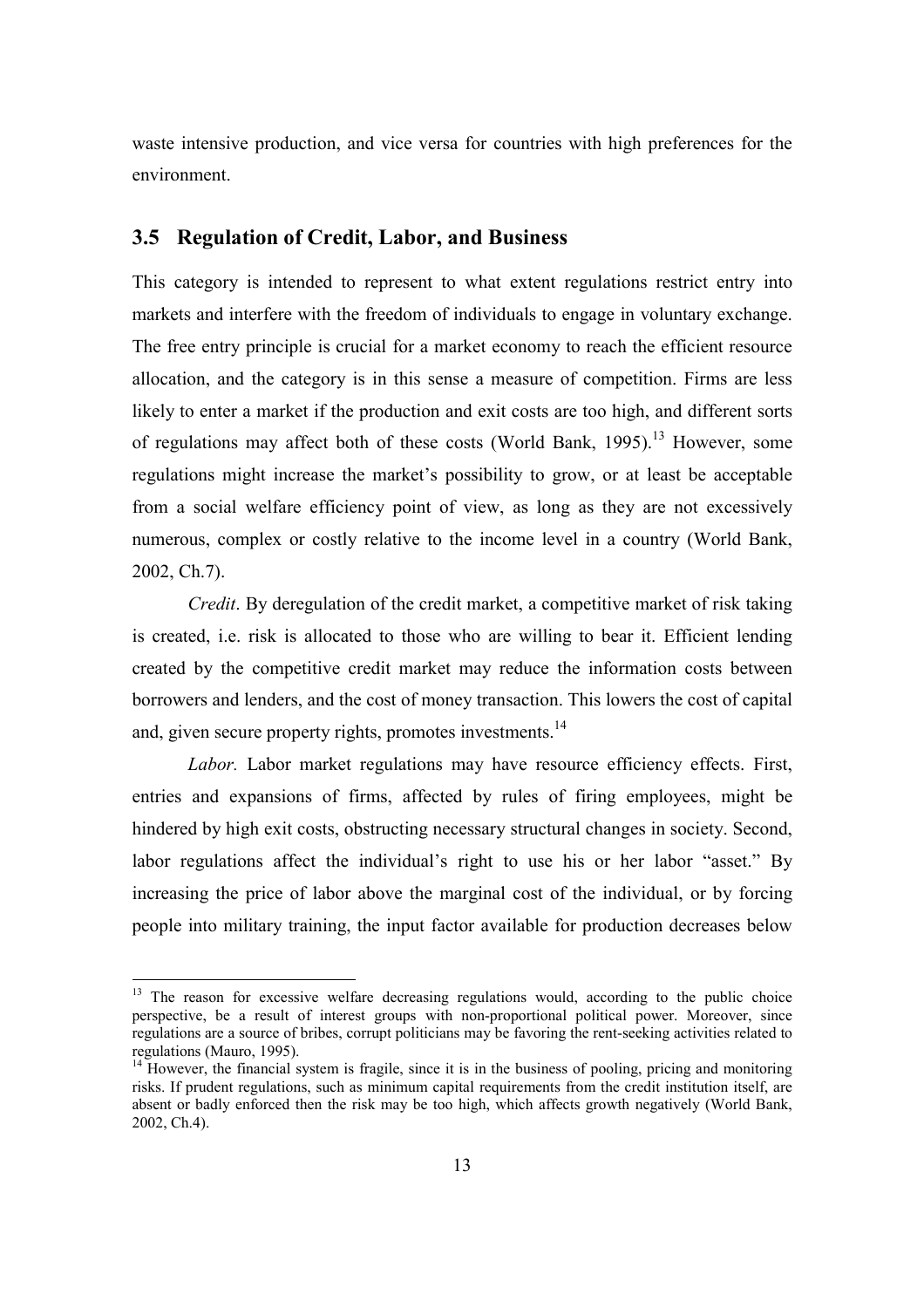the potential level. The labor union has in some countries been an influential interest group in the wage-setting process. Gottfries (1992) argues that this has improved the position of the already employed workers, but that the higher costs for firms may have decreased the incentives to invest, and thereby decreased the employment possibilities for the unemployed workers.

There might also be a risk effect from labor regulations. Firing regulations and minimum wages create a safety net among employees and thereby reduce the uncertainty about future incomes. Some would argue that this affects the work incentives, and hence the productivity of the work force, negatively. However, others argue that the higher risk of large income reduction decreases growth-enhancing investments in for example human capital (World Bank, 2001, Ch.8). With short-term employment opportunities without safety nets, these investments may be prevented since the household labor force is needed to generate income when such possibilities exist. The higher risk may also create environmental problems by the increased population pressure. In poor countries, children contribute to the production of the household and hence provide alternative security. Rodrik (2000b) argues that marketoriented development is likely to release people from their traditional social safety nets such as the church, the village hierarchy, lifetime employment, etc., and that it is important for development to complement reforms with alternative social insurances.

Finally, a large part of a country's citizens belong to the labor force, and an economic freedom reform that leads to a short run downturn in production and employment, in combination with relaxed labor regulations, might create social unrest. These conflicts may hurt economic growth much more than keeping the labor regulations, at least until the initial period is over.

*Business.* Market concentrations normally drive the economy away from the efficient allocation, and reduce potential productivity and economic growth. The purpose of deregulation of businesses is to make it easier for new firms to enter markets, which increases competition and hence resource efficiency. However, regulations such as appropriate health, safety and environmental regulations may also be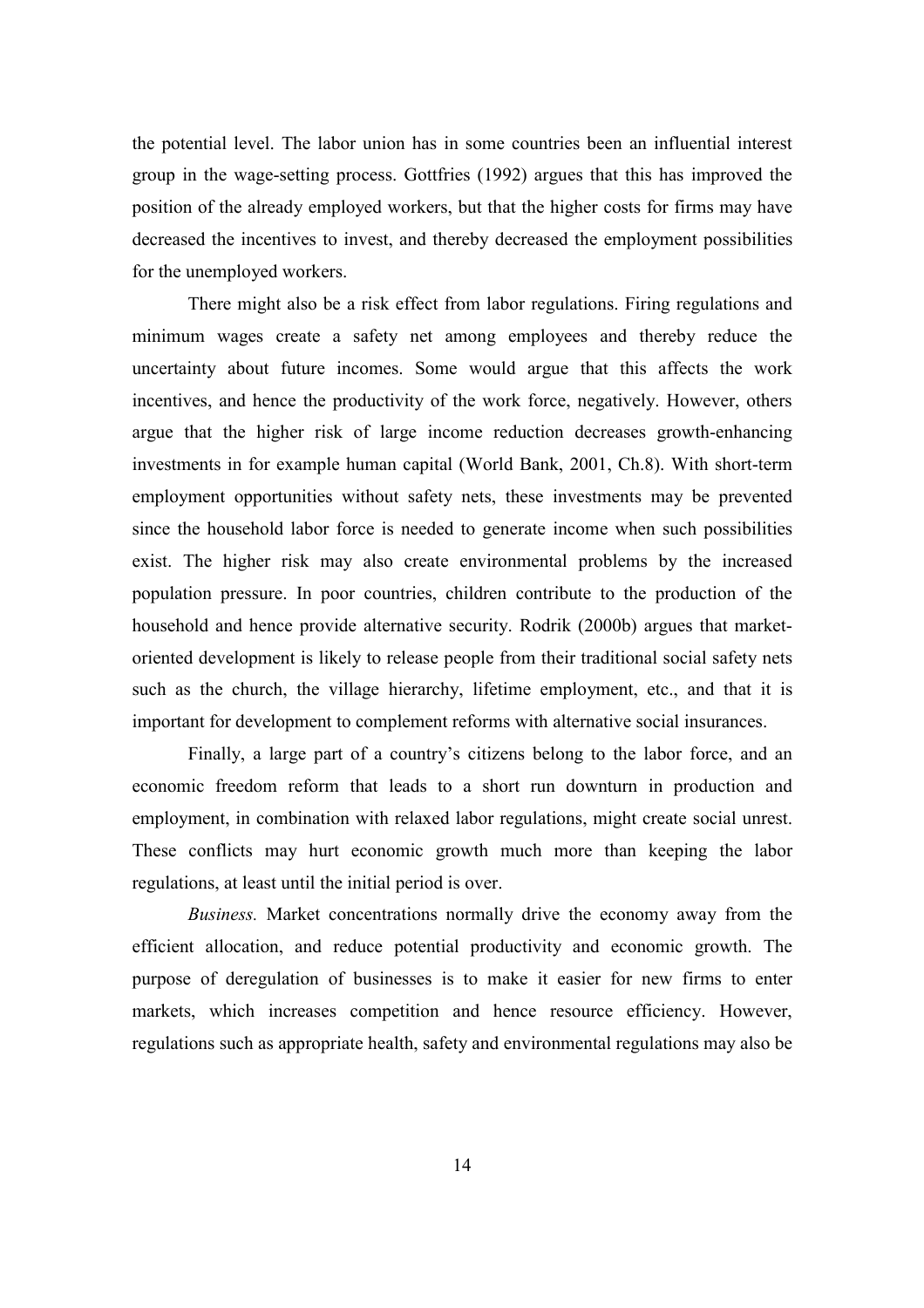beneficial for productivity. A common example is that better worker health may increase labor efficiency, and decrease sick leave.<sup>15</sup>

Competition can sometimes serve as a substitute for regulations, since, among other reasons, it makes up an efficient bankruptcy system with its pressure on inefficient firms to go into liquidation (Aghion et. al, 1999). Moreover, competition may in some cases substitute for costly environmental regulations. Instead of imposing a limit on each firm's emissions, it is possible to set a limit for emissions of the whole sector and introduce a competitive market for tradable pollution permits. The firms with the most cost efficient abatement technology would then reduce emissions, since they would be willing to sell the permits at a lower price. However, competition and regulations may also be complements. For example, concentrated ownership may be a consequence of weak anti-trust legislation (La Porta et al., 1999a).

Finally, a certain rate of market concentration might increase growth due to economies of scale, for example in the case of high-risk basic research. Moreover, in a second best world without policies to correct for the distortions, a monopoly or highly concentrated market might be closer to the socially optimal price and quantity. For example, if the price on pollution were too low it would lead to excessive production in a competitive market, while a monopoly would restrict production to a level below the competitive quantity to maximize its profits, independent of the pollution cost.

## **4 EMPIRICAL CONSIDERATIONS**

 $\overline{a}$ 

As is clear from the survey of arguments in Section 3, there are often no clear-cut conclusions regarding the effects of different economic freedom categories on economic growth or environmental quality. A discussion of different arguments is however essential to identify empirical implications, that in turn can be used to clarify the links. This section therefore emphasizes important issues for cross-country research in the

<sup>&</sup>lt;sup>15</sup> Another, often disputed, argument according to the Porter hypothesis is that environmental regulations might increase productivity since firms are forced to reorganize their production (Porter and van der Linde, 1995).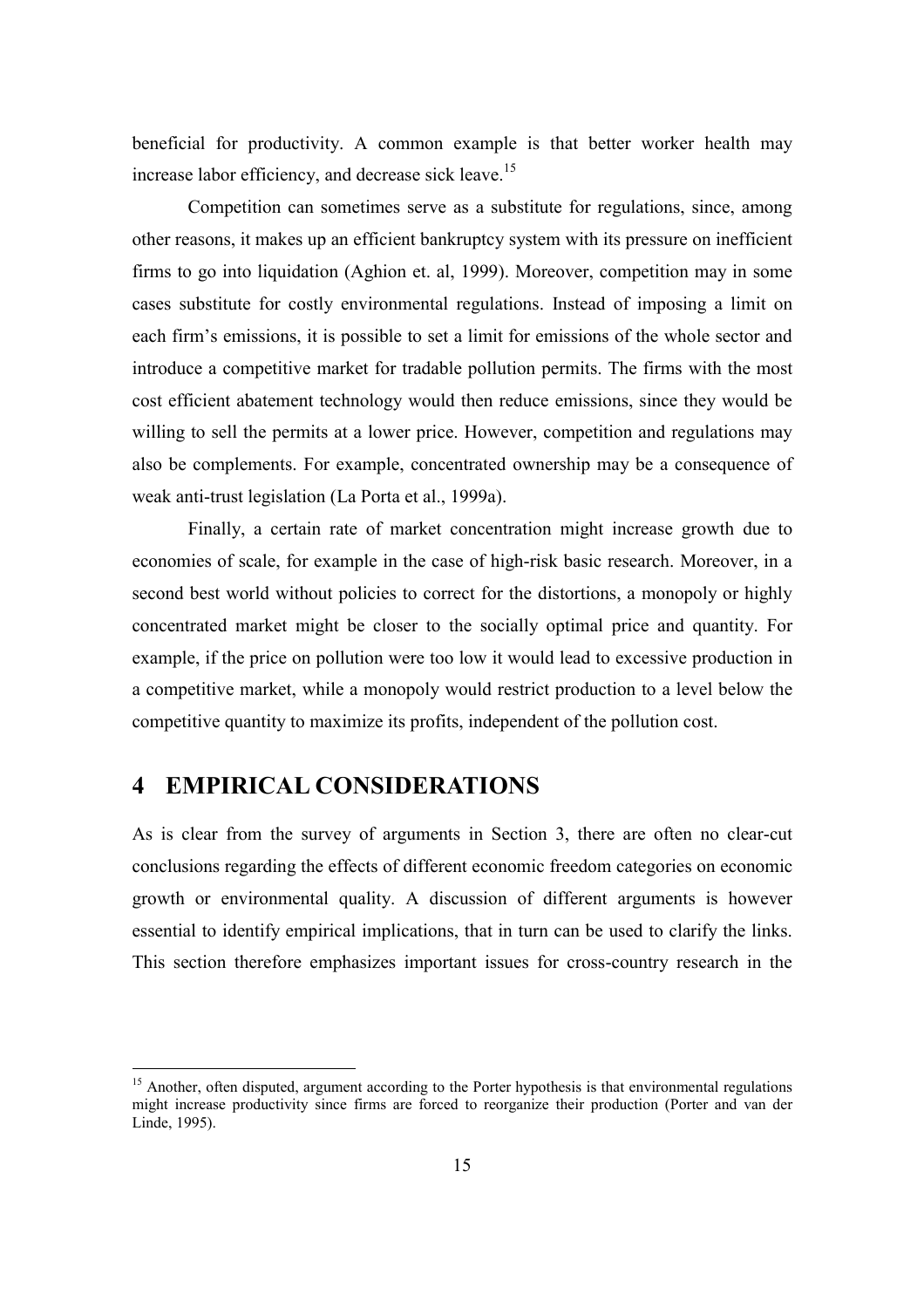area.<sup>16</sup> In reality, there is a limit to the number of possible empirical issues to consider, and the theoretical insights have a crucial role when it comes to selecting what issues to take into account.

## **4.1 Measurement Problems**

 $\overline{a}$ 

Before drawing any conclusions about the reliability of empirical studies using economic freedom data, it is important to critically discuss the measurement methods. Many measures of economic freedom rely on qualitative data (Hanke and Walters, 1997). Typically, a sample of knowledgeable persons is included in a survey where they are asked to rank countries according to their perception of the economic freedom component in question. The individual scores are then averaged to produce a "consensus ranking." This process involves a lot of uncertainties since the expertise, the perception of what is important in determining economic freedom and the relative weight attached to these factors might differ substantially across countries.

The EFW index relies primarily on quantitative measures, even though qualitative measures have been used where there is no quantitative data available, or where the qualitative technique has been judged to be more suitable (for example in the category *Legal structure and security of property rights*). There are several advantages when relying on quantitative measures. First, the risk of subjectivity in the scoring process, as mentioned above, decreases. Moreover, the index can be constructed for a long period. This is crucial for an empirical analysis of institutional effects since it is likely that institutions have effects over a long period of time.

Even if there is no subjective variation in the scores among countries, there are still subjective influences in the choice of variables, the economic freedom quantification and the weighting process. No economic freedom category is directly observable; each is therefore measured by several proxy variables. The choice of which variables to include to represent a specific economic freedom category, is of course

<sup>&</sup>lt;sup>16</sup> It is not an exhaustive presentation of all important econometric consideration in cross-country regressions. The empirical analysis should of course include the standard diagnostic checking, for example.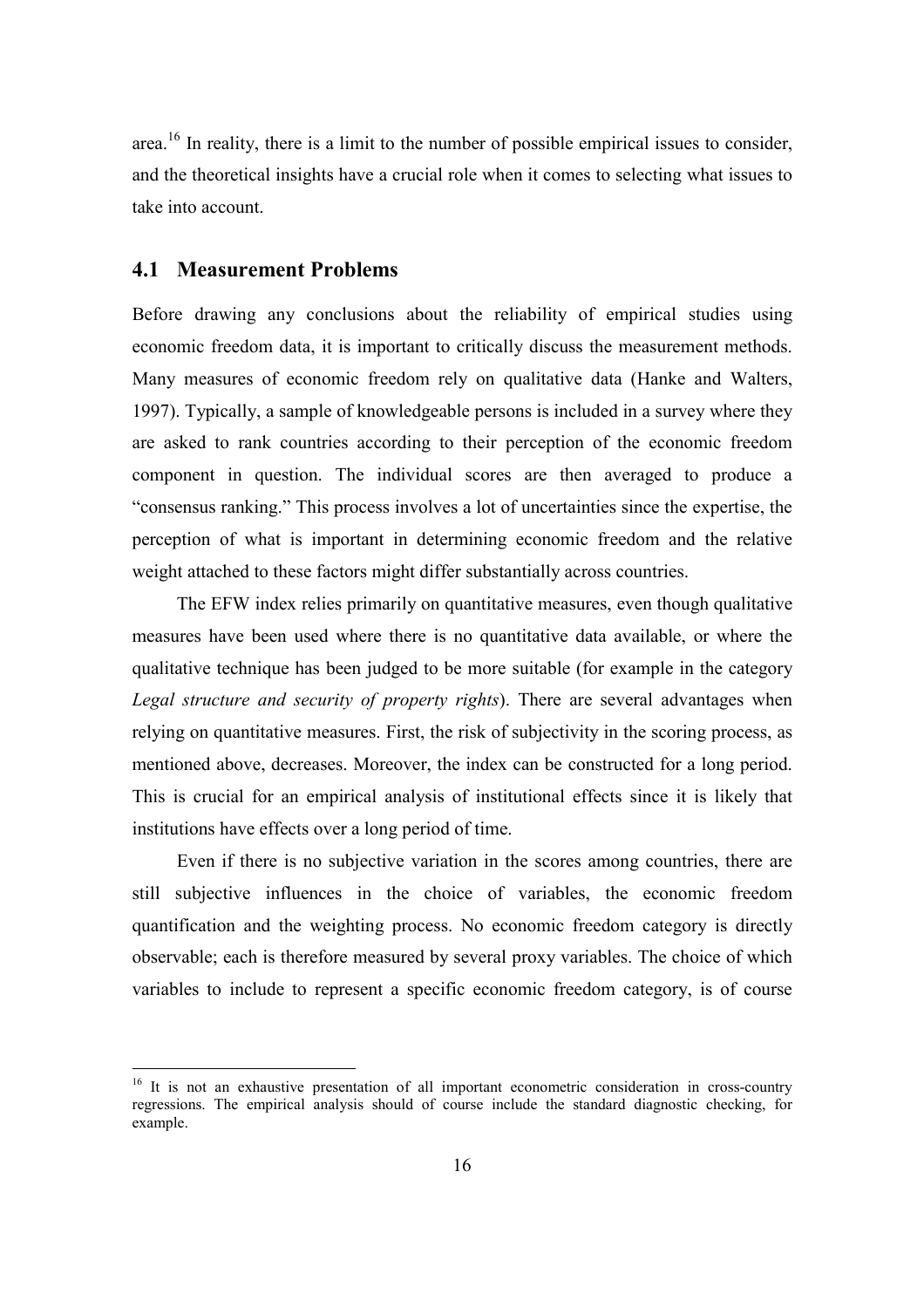disputable.<sup>17</sup> It is important to be aware of the "distortion" with which the proxy variable mirrors the underlying economic freedom. If this distortion is thought to be larger than the subjective risks of a qualitative measure, then the latter may be preferred.

The transformation of a specific proxy variable into an economic freedom score can be done in several ways. This includes subjective decisions such as the maximum and minimum value, and the number of scores possible. As an example of a continuous variable, take the measure *Transfers and subsidies as a percentage of GDP*. It is transformed into an economic freedom score by taking  $(V_i - V_{max})/(V_{max} - V_{min})$ multiplied by 10.  $V_i$  is country *i*'s transfers and subsidies as a percentage of GDP, and  $V_{\text{max}}$  and  $V_{\text{min}}$  represent the maximum and the minimum value of the measure during the 1990 base year. In other cases  $V_{\text{max}}$  and  $V_{\text{min}}$  are simply assigned different numbers - for example 40 and 6 in the case of *General government consumption spending as a percentage of total consumption*. There is no reason to believe that the values  $V_{\text{max}}$  and  $V_{\text{min}}$  were assigned unrealistic values, but this choice does leave room for subjectivity. Another transformation procedure gives discrete scores according to subjective criteria, for example in the case of *Freedom to own foreign bank accounts domestically and abroad*. The rating 10 was given when there was no restriction on foreign bank accounts domestically or abroad, and 0 when there was. If the accounts were permissible domestically but not abroad, the value of 5 was assigned. For most variables the subjectivity problem arises in the choice of the criteria for different rankings. However, there are examples of measures when there is room for subjectivity in the interpretation of the criteria as well.<sup>18</sup>

 $17$  The question of what economic freedom really means and should measure, i.e. which categories should be included, is not in the scope of this paper. See Sen (1993) for a discussion of the possibilities and limits of individual freedoms in a market economy, and De Haan and Sturm (2000) for a discussion of the economic freedom measures.

<sup>&</sup>lt;sup>18</sup> An example is the measure *Price controls*. According to Gwartney and Lawson (2002), "Countries were given a rating of 10 if no price controls or marketing boards were present. When price controls were limited to industries where economies of scale may reduce the effectiveness of competition (e.g. power generation), a country was given a rating of 8. When price controls were applied in only a few other industries, such as agriculture, a country was given a rating of 6. When price controls were levied on energy, agriculture, and many other staple products that are widely purchased by households, a rating of 4 was given. When price controls applied to a significant number of products in both agriculture and manufacturing, the rating was 2. A rating of zero was given when there was widespread use of price controls throughout various sectors of the economy."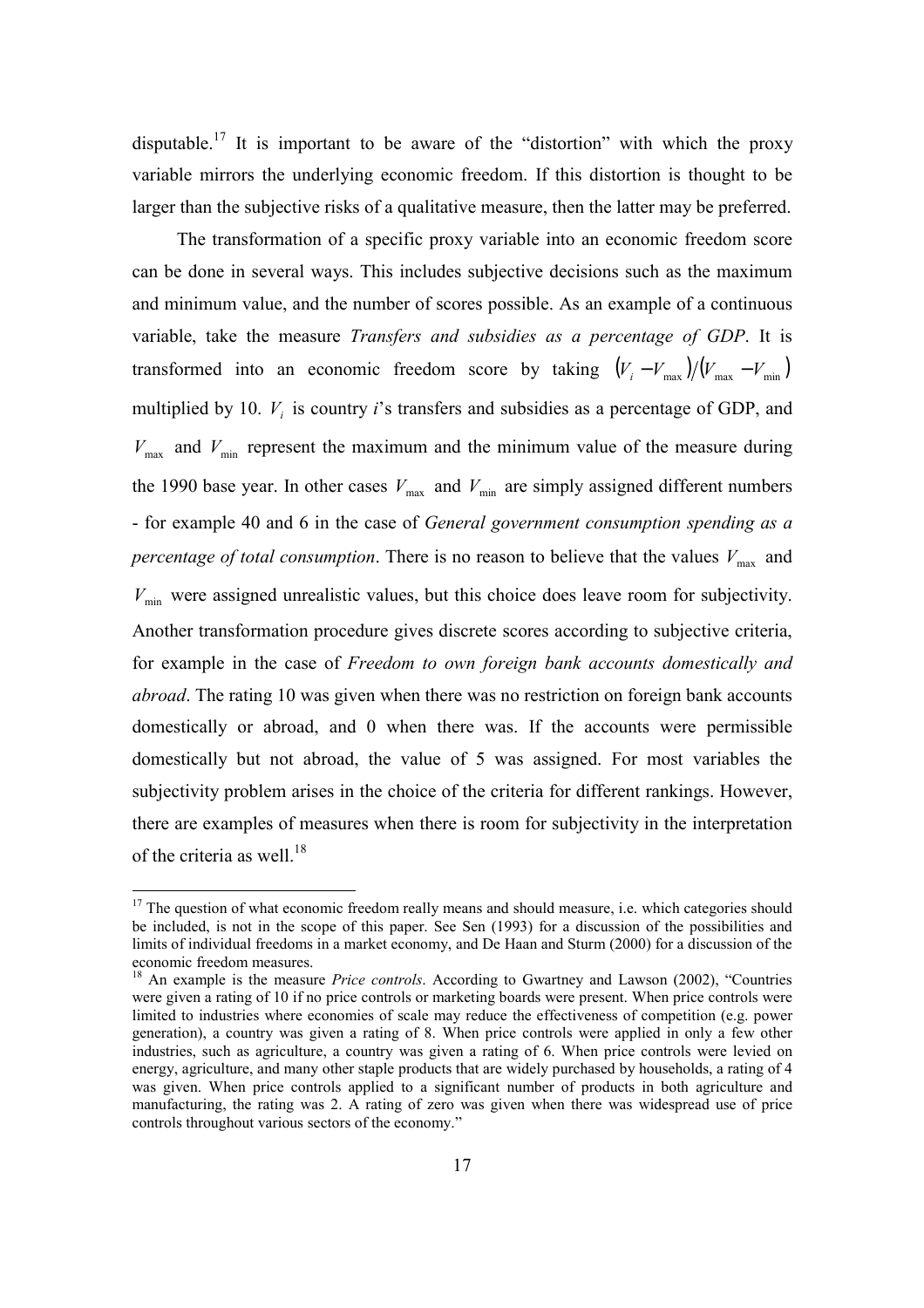Problem of weighing may occur both in the process of aggregating the proxy variables into the different economic freedom categories, and in the aggregation of the categories into a single economic freedom score. The weighing is necessary since the absolute notion of economic freedom becomes meaningless if the absolute score of the category is based on a vector of measures, all having the purpose of measuring different aspects of the same problem. One common procedure is to let experts agree upon the weights, another is to use objective methods such as the instrumental variable (hedonic) approach or the principal component technique (Scully, 1992). In earlier versions of the EFW index, three indices that differed in aggregation techniques were used. One index was weighted by country experts, another by experts in the different categories and the third index, the one finally settled for, applied the principal component technique. The idea of this technique is to construct an index, out of several measures that are proxies for the same variable, by weighting them according to one or several linear functions that account for most of the variance in the measures (see for example Maddala, 2001, for a more detailed description). An important advantage of the principal component analysis is the objectivity. On the other hand, when two components (i.e. measures) are highly correlated, this technique tends to assign low weights to both components. However, including both of these components is desirable in order to offset measurement errors. Therefore, simple averages of the measures have been used in the 2002 issue of the EFW index. This indirectly implies that all measures contribute equally to the determination of the economic freedom category.

Finally, we have the problems of ordinal measures (see Boadway and Bruce, 1984, for a more general presentation). If the economic freedom data is ordinal, it is in principle not possible to compare an increase in one category from one unit of economic freedom to two units, with an increase in the same category from five to six units. Moreover, it is not possible to compare an increase from five to six units in one category with an increase from five to six units in another category. However, if the economic freedom data is cardinal it is possible to compare both levels and changes in economic freedom, within as well as among categories. The underlying measures in the EFW index are, with a few exceptions, cardinal. However, when rescaling the measures into categories, with freedom scores from 0 to 10, there is no longer an absolute scale.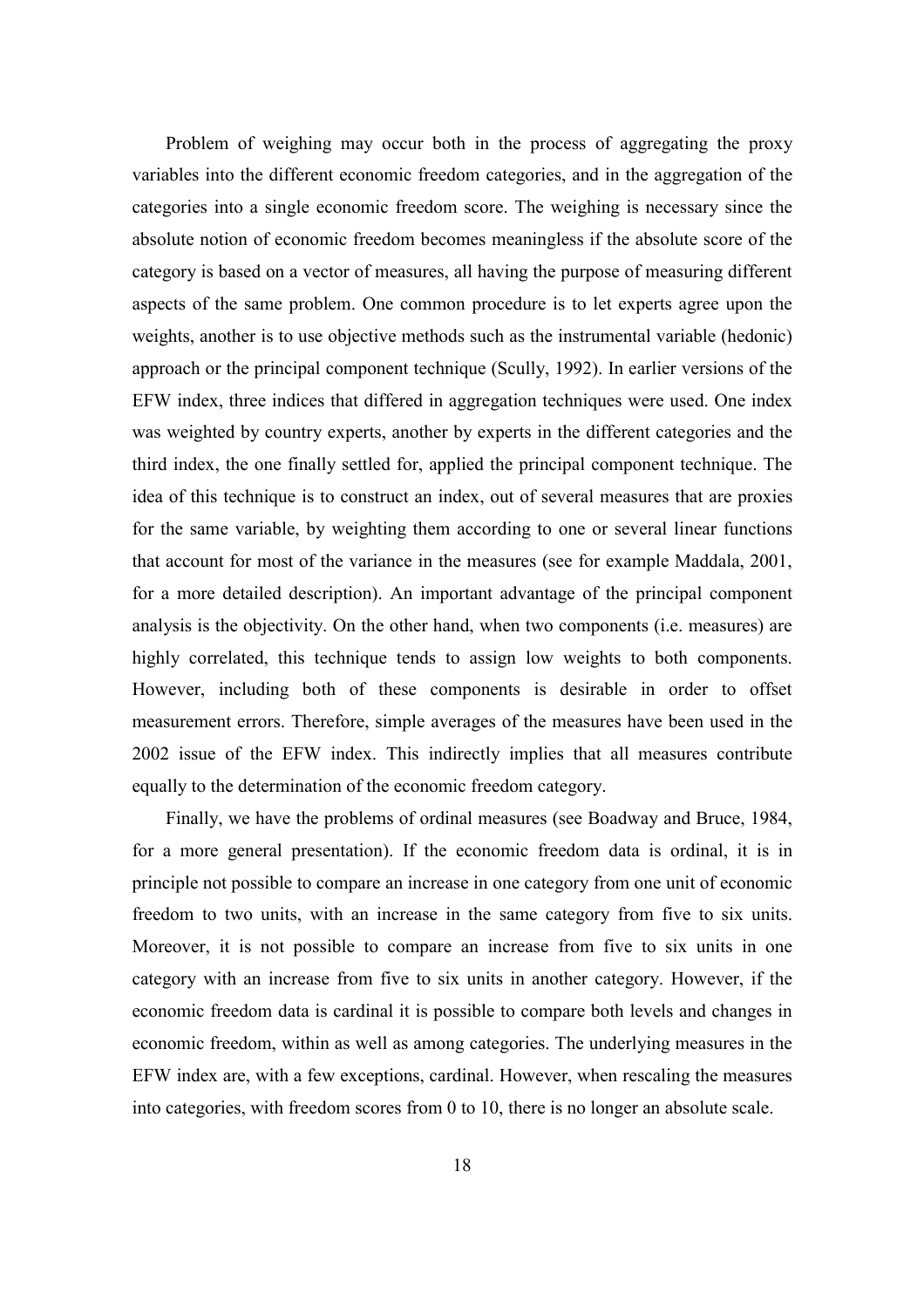An implication of the ordinal problem would be that an OLS regression is of no use since it assumes cardinal measures. Another implication would be that, even though the result of the OLS regression is accepted, it is not possible to draw any conclusions about the relative marginal effect of the economic freedom categories. It is not possible to say that it is more efficient to change one category than another, even though the coefficient is higher for one category, since the change in one unit of freedom is different between the two categories. However, the categories in the EFW index are scaled so that they represent a reasonable "policy relevant" interval, and assuming strict ordinality of these measures would be too restrictive. Treating the variables as cardinal measures in an OLS regression and discussing the relative effects of different categories is therefore of interest.

To conclude, the EFW index has well developed approximations of different economic freedom categories. Even though the categories are not perfectly cardinal, cross-country regressions do have the potential to produce results of acceptable reliability. However, there are some unavoidable problems such as some degree of subjectivity in the choice of measures included in the categories, the criteria attached to the scores, and the aggregation technique. It is therefore important to test the regression results by using other data sets with different approaches as well.

## **4.2 Model Specification Issues**

### **4.2.1 Levels or Changes?**

Suppose that the dependent variable in the regression is the growth rate, and that *changes* in the economic freedom variables are included as explanatory variables. This would entail an assumption that as long as there are changes in the economic freedom level, there will be effects on the growth rate. If the level of economic freedom is not changing there is no effect on the growth rate, implying that a change has only temporary effects on growth. One way to interpret this is to refer to the neoclassical growth models where higher economic freedom increases the country's potential production, or the *steady-state income level*, and thus increases the rate of convergence. However, as the country approaches the new steady state, the growth rate decreases to the old rate of productivity growth. Hence, the steady state growth is exogenous, at least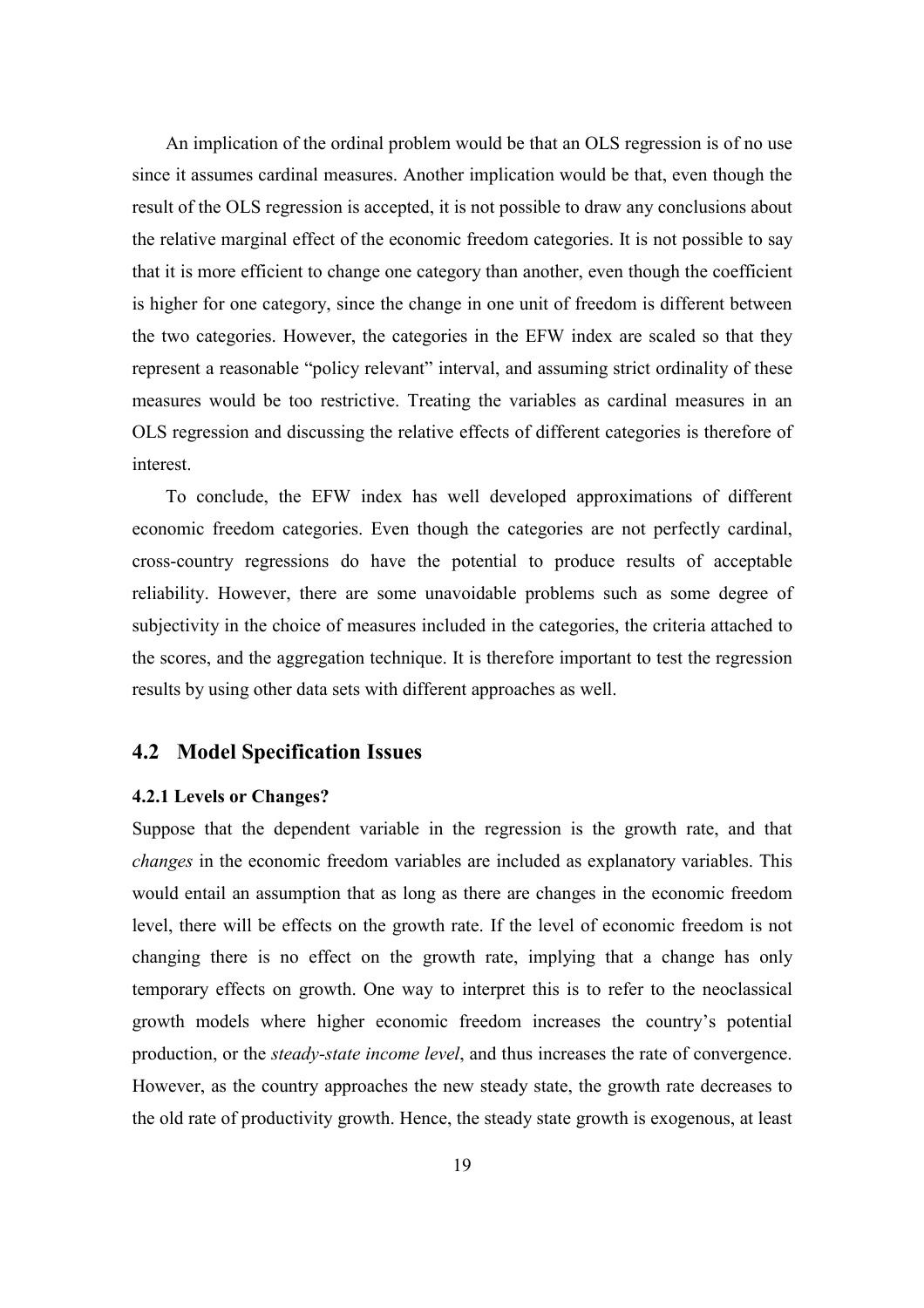in relation to economic freedom. If the *levels* of the economic freedom variables are regressed on growth, then a higher level of economic freedom is assumed to have a permanent effect on the growth rate. This follows the rationale of the endogenous growth theory where policy variables are assumed to affect the growth of the productivity variable. A higher level of freedom would hence affect the level of *steadystate income growth*, i.e. give a different potential growth rate (toward which the countries converge). In reality both of these interpretations hold; economic freedom has temporary effects on productivity that increase the volume of investments until the marginal return to capital has returned to its initial value, but also permanent effects since many categories affect the incentives for productivity improvements.

Jones (1995) argues that theories relating a stationary variable to a nonstationary variable should be rejected, and is thereby questioning the endogenous growth theory. Hence, regressing for example secondary school enrollment on growth would in that case be inappropriate. He argues that it is unreasonable to assume that a positive trend in the stationary variables would predict a continuing acceleration of the growth rate. The same critique can be used on growth regressions including the level of economic freedom. According to Jones it is still possible to say that the reason one country has a higher growth rate, or faster change in environmental quality, than another country depends on the different levels of economic freedom in the two countries. On the other hand, it is not possible to say that increasing economic freedom in one country would permanently increase the growth rate in that country.

 Hence, according to this view, using the change in economic freedom seems to be the most appropriate specification. However, the Jones critique does not have to be that severe in our case. First of all, there is a natural upper limit of economic freedom and therefore also an upper limit of the effect on the steady state growth rate. If constant effects still seem unreasonable, then it is possible to include non-linear specifications so that improved institutions may have a declining effect on the growth rate (see Section 4.2.2). Second, one might of course argue that the results from a level specification are only valid for the studied period and that the result can then reflect both temporary convergence effects and permanent steady-state effects. Even if the mean economic freedom of the countries in the sample remains, the level effect on the growth rate may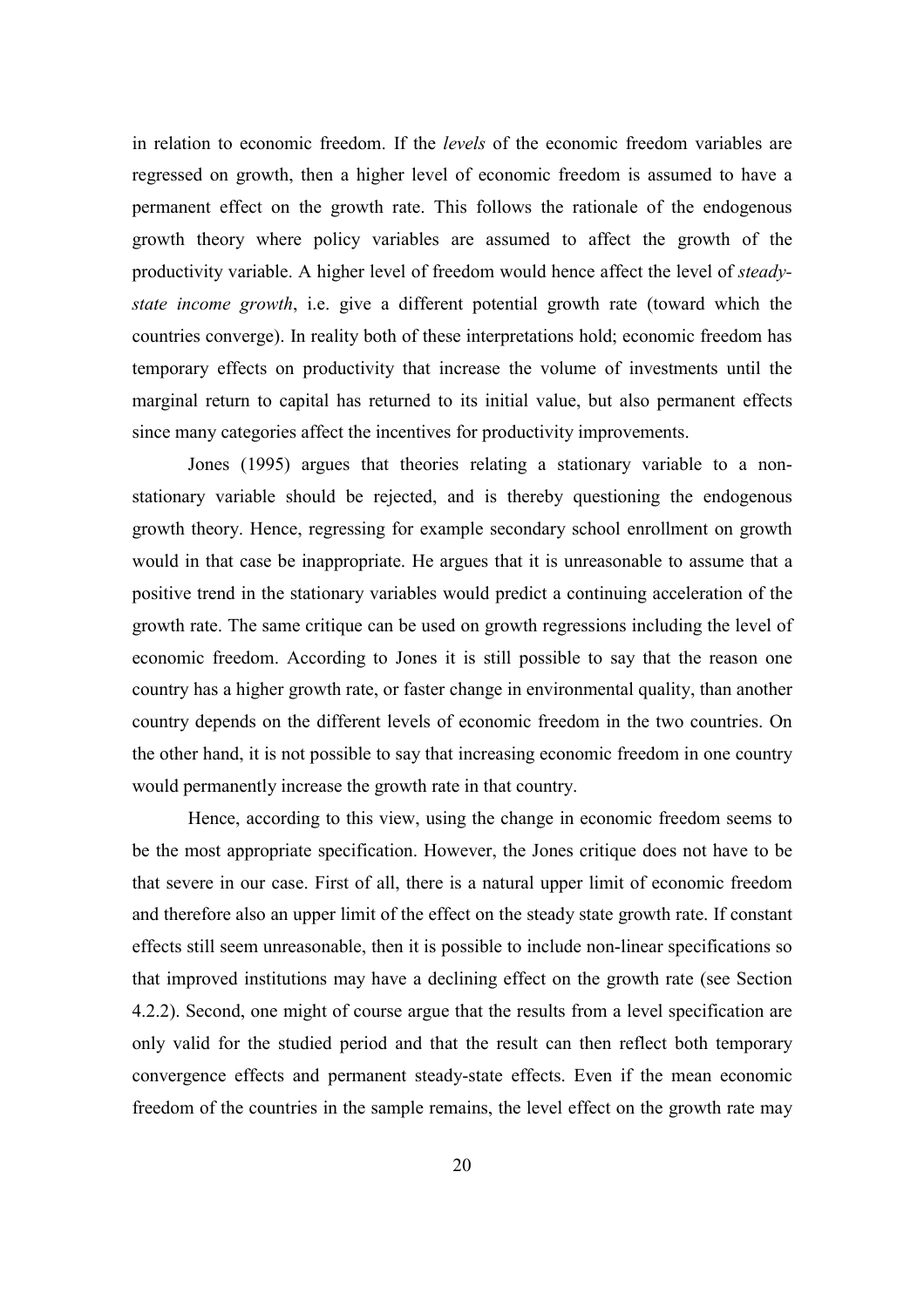be lower in a later period when the temporary effect is reduced. Note also that the choice of specification is subject to causality problems. For example, regressing growth on changes in economic freedom in the same period is problematic (see Section 4.4.3). For this reason one might still prefer a level specification of economic freedom, despite the above mentioned interpretation problems.

#### **4.2.2 Non-linearities**

The functional form of the economic freedom categories is another issue that is important to consider. The functional form can to a certain extent be determined by using econometric tests, but should as far as possible be based on economic theory. It is not evident that the relation between economic freedom and growth, or the environment, is linear as often assumed, and the appropriate specification may differ among categories. For example, as we have discussed, there could be a hump-shaped relation between the size of government and growth. Moreover, a certain economic freedom category may only have a small effect on growth at low degrees of freedom, but a large effect at high degrees of freedom, or only have an effect if a critical level of freedom is reached. For example, increasing access to sound money from a very low level might not have an impact on the agents in the economy since their trust in the government, based on previous behavior, is still low. However, there may also be cases where the opposite holds, i.e. where the effects of increasing economic freedom from very low degrees of freedom have larger impacts than increases at higher degrees of freedom. Trade liberalization, for example, may have a diminishing effect on both growth and the environment. Opening an economy from a very low level of trade freedom would probably change the structure of production drastically due to the possibilities to concentrate on the comparative advantages. At higher levels of trade liberalization, a further increase might still increase growth by increasing the scale of the market, but the structural effects have probably diminished.

### **4.2.3 The Time Dimension**

Another important question when discussing the relevance of market-based institutions is the time dimension. First, there might be a problem of output response heterogeneity. The EFW index is a mix of more "basic" institutional variables (with higher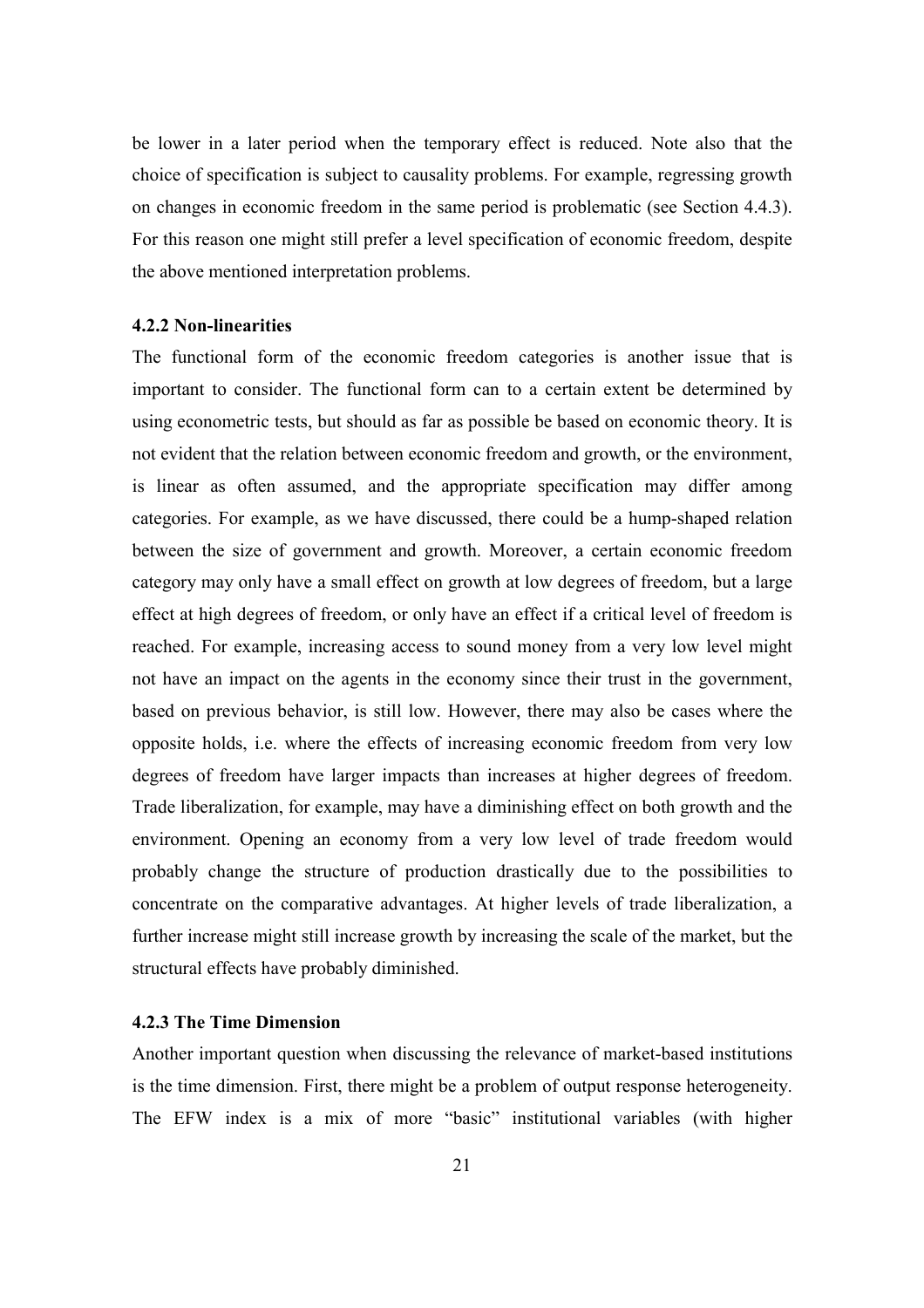transformation costs) such as security of property rights, and more "flexible" institutional variables (with lower transformation costs) such as free trade. The time span between the institutional change and the output effect depends on the ability of the economic structure and people's minds to adjust to the new economic conditions, and this may differ considerably among economic freedom categories. In a regression the appropriate lag length can therefore be assumed to differ among the categories. For example, the time lag of the growth effect from increased trade liberalization is probably shorter than for the growth effect from increased security of ownership.

The problem of determining the appropriate lag structure is also related to the path-dependent mechanism in institutional building. It creates a friction of institutional change depending on historical institutions and norms. An efficient institution for growth or the environment complements the institutional framework, as it is today and how it is assumed to evolve in the conceivable future. Hence, it is important to decide if it is the short-run or the long-run consequences that are of interest, since they might differ substantially. One example is the liberalization of the credit market, where the first reaction might be to put the savings in a foreign bank account (even though the capital stock is lower in the domestic market). However, as the accountability improves and the risks decrease, the capital flow may turn in the other direction, and in the long run the domestic investments may have increased.

Second, the optimal pace of change of the economic freedom variables may be different. Some theories suggest that a drastic reform is the most efficient in the long run, while others argue for a gradual reform for the best long-run results. As mentioned, it may take time for the rest of society to adjust the underlying institutional structure to the new economic freedom level, and there might be reasons for why this recession should be avoided. Privatization of public enterprises may for example create unemployment before private investors have responded to the new opportunities. If the change is too drastic, social unrest might be created affecting growth negatively. It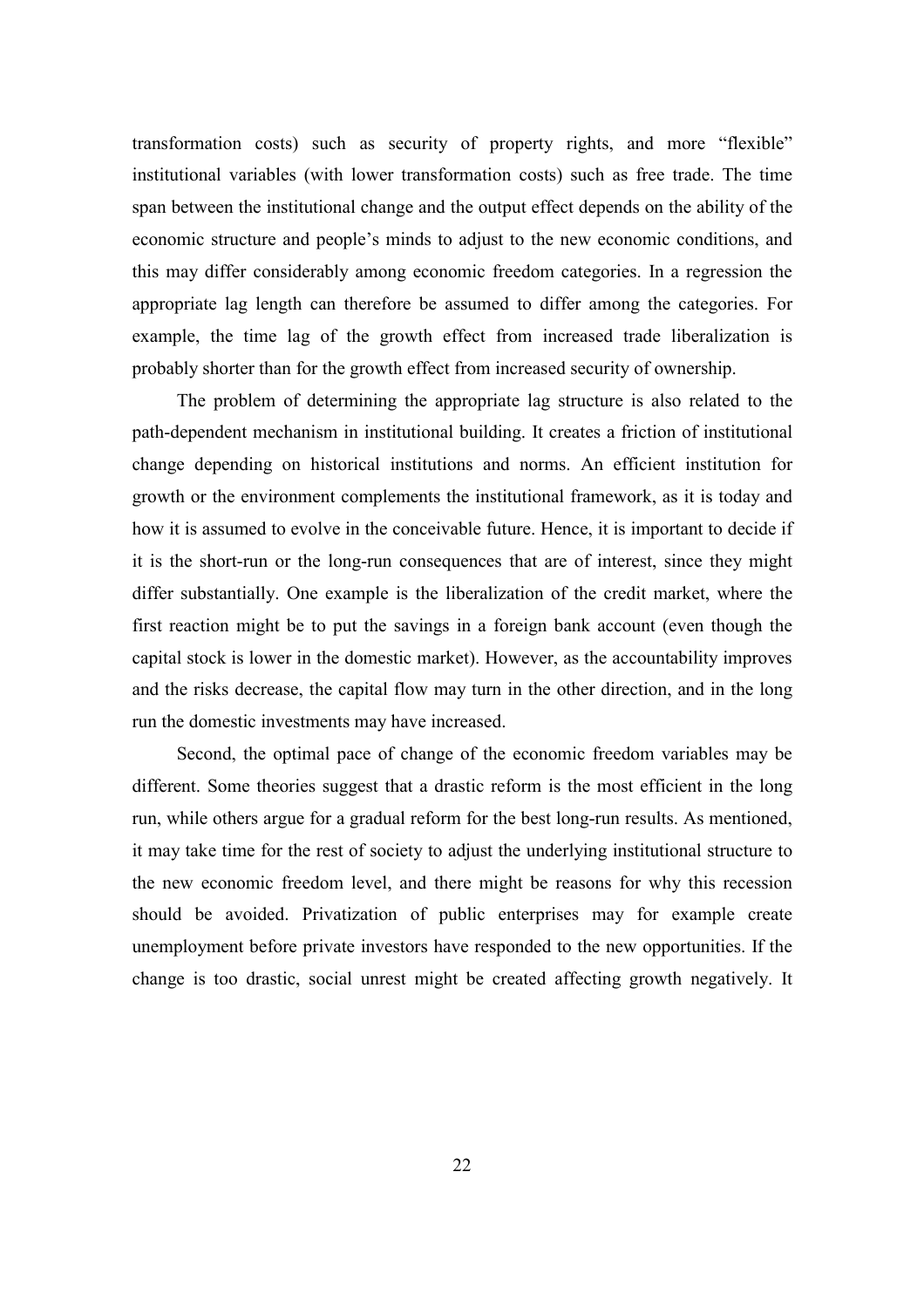could therefore be relevant to interact the number of years the reforms were conducted with the category in question. $19$ 

Third, the sequence in which reforms are made may be crucial. $^{20}$  One example is the importance of reducing energy subsidies before trade liberalization to avoid energy intensive industry to establish, only to be forced to shut down after a price correction (Munasinghe, 1996). Suppose that we look at how changes in economic freedom during a ten-year period affected the change in environmental quality the following ten years. There might have been a greater environmental quality improvement in a country that implemented more secure property rights before a trade regime change, than in a country where the trade regime change came first, even though the changes were the same in the countries when looking at the entire ten year interval. The order of the reforms can be controlled for with dummy variables. Another way is to identify the exact years of the reforms and if, for example, the trade reform preceded the legal reform, then the trade freedom variable should be interacted with the property right level in the initial year.

 Finally, it may not be the degree of a specific institutional variable that is important for growth or the environment, but the stability of that variable over time. An example is the effect of the enforcement of property rights on both growth and the environment. The effects probably do not depend exclusively on the level of the enforcement mechanisms but also on the stability since the effects are created by trust in the legal system. Hence, by including the number of years the economic freedom categories have been at certain levels, the variance, or the frequency of change, of the economic freedom categories might in some cases be more revealing.

### **4.2.4 Interactions**

 $\overline{a}$ 

As mentioned, disaggregating the economic freedom index is important since the categories may have different effects on growth or the environment, but also because their effect depends on different interacting factors. The efficiency and the possibility of

 $19$  If this is troublesome to identify, then a possible proxy could be to measure the total change and the number of changes, during the time span in question. The larger the change and the fewer the jumps, the more drastic the reform.

 $20$  This has been studied to some extent when it comes to the relation between economic freedom and growth (see e.g. Edwards, 1994; Kaminski and Schmukler, 2002).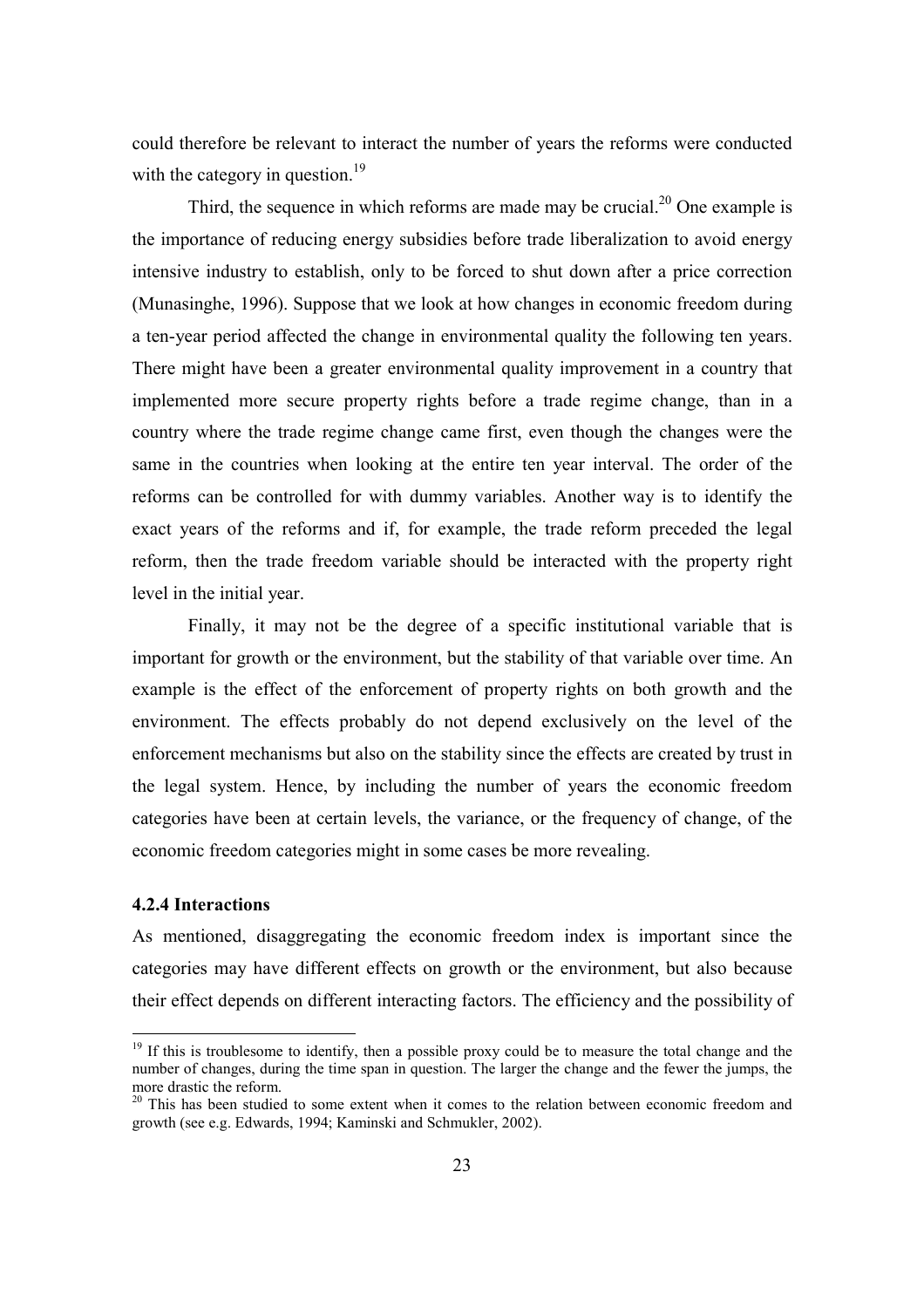an institutional change may be dramatically different depending on the surrounding complementary institutions or on the economic, social and ecological context (Lin and Nugent, 1995). The success is hindered or catalyzed depending on whether the new institution supplements or undermines the present structure.

First, the categories can be both complements and substitutes to one another, and may also increase or decrease each other.<sup>21</sup> For example, increasing the security of property rights (higher freedom) may lead to a larger government size due to the increased expenditures on the judiciary (lower freedom). Low economic freedom in one category can therefore be a sign of successful development of another economic freedom variable. However, economic freedoms may also enforce each other. For example, trade liberalization (higher freedom) and the resulting pressure from international competition, may force the government to decrease regulations (higher freedom). Moreover, categories can be substitutes to one another. For example, in the case of the environment, improved property rights (higher freedom) ease negotiations between the affected parties and the government may therefore choose to decrease environmental taxes (even lower freedom). The empirical solution is to include the categories separately but also interacted with each other. If the interaction terms are significant, the marginal effects of the categories are then dependent on the level of the other categories.

Second, the importance of institutions may vary with the development level. $^{22}$ For example, the ability to pay for public services (and probably also the goals of the government) changes with the income level. Another example is that if the positive growth effect of openness is due to technological diffusion, the closer the country is to the technological frontier, the smaller the growth effect of decreased trade restrictions.

Third, market-based institutions are embedded in a country specific set of nonmarket institutions, formal or informal, and other country specific factors. Factors such as religion, social capital, legal origin, ecological fragility, natural resource dependence, inequality, etc., are often left to be captured by the error term in cross-country regressions. However, even if they are not expected to have a direct effect, they might

 $21$  See Section 4.4.2 on the multicollinearity problems that these interactions might create.

 $^{22}$  See Section 4.4.3 for the potential causality problems this might create.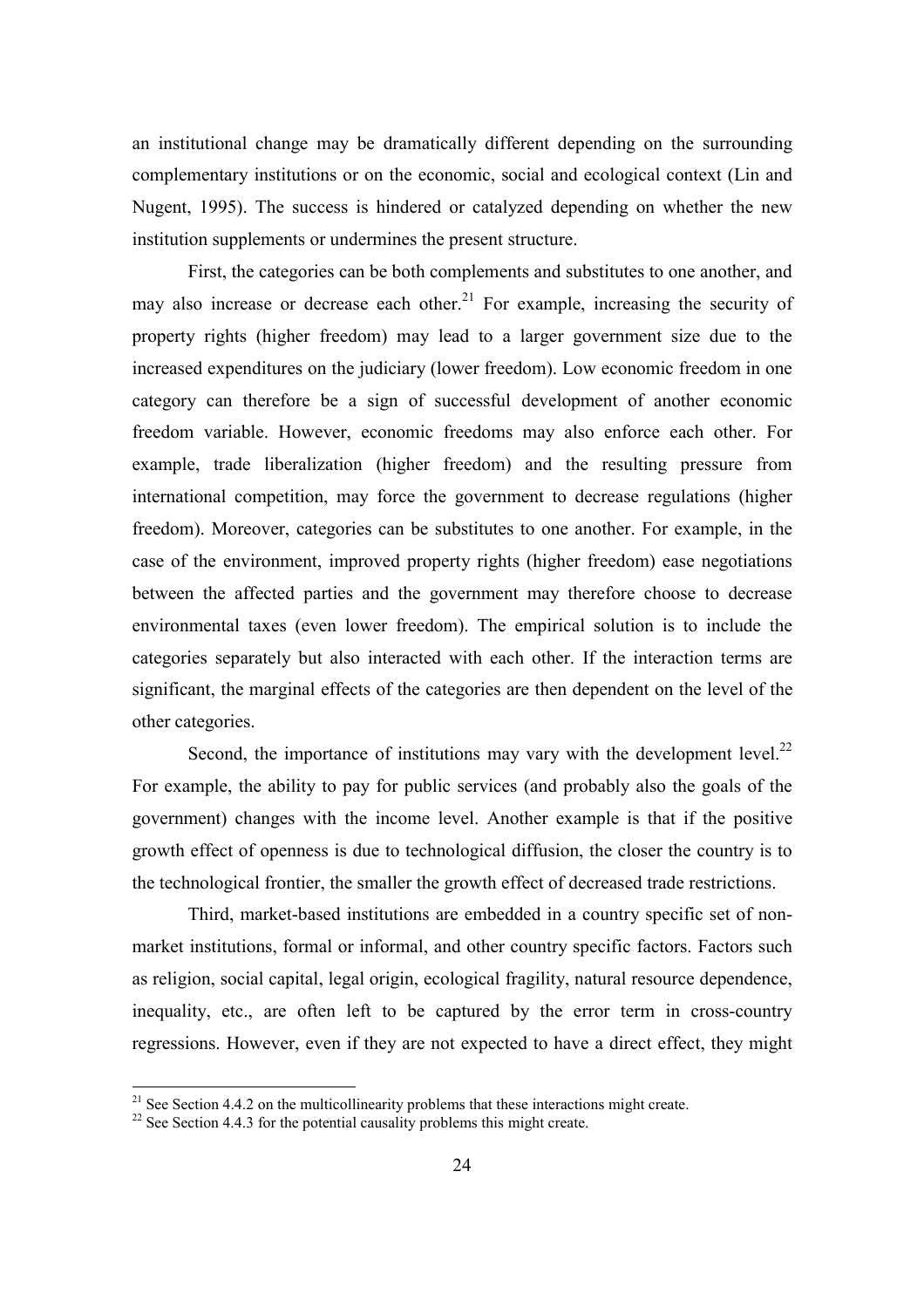interact with the effects of the economic freedom categories. For example, if the informal institutions, such as the social capital stock, work as substitutes for the economic freedom in question, the marginal effect may be lower the higher the level of the informal institution.

#### **4.2.5 Relative Performance**

Since capital is important for growth, the assumptions of the behavior of the worldwide capital flows are crucial when looking at cross-country growth regressions. Capital flows to the country where the marginal return is the highest, and this return can be affected by, for example, institutional improvements. Hence, it may only be the *relative* performance of a country's institutions that is important. If all countries reform, there may not be an effect on growth or the environment.

 Several questions arise with this approach. Is it in relation to the world leading country or a sub-set of countries that the relative institutional level matters? We may for example expect the level relative to the competing countries' level to be the crucial one. Which countries these are is determined by several factors affecting the transaction costs among countries, such as geographic distance and cultural differences. Moreover, is the relative performance more relevant for some economic freedom categories than others? If the extent of foreign investments is mainly related to the capital risk level in a country, it may be argued that the crucial variables are *Legal structure and security of property* and *Access to sound money*. It is indeed an interesting topic for further research to study whether it is the absolute scores of economic freedom or the relative scores that matter for growth and the environment, even though the effects are empirically difficult to separate.

## **4.3 Sensitivity Tests**

In order to identify a correct model specification it is, as mentioned, important to have a theoretical intuition about the channels through which economic freedom works. However, because of the complexity of the links, there should be an emphasis on sensitivity tests of the result with respect to the model specification. This is also true with respect to extreme points, or changes in the sample. Due to the strong path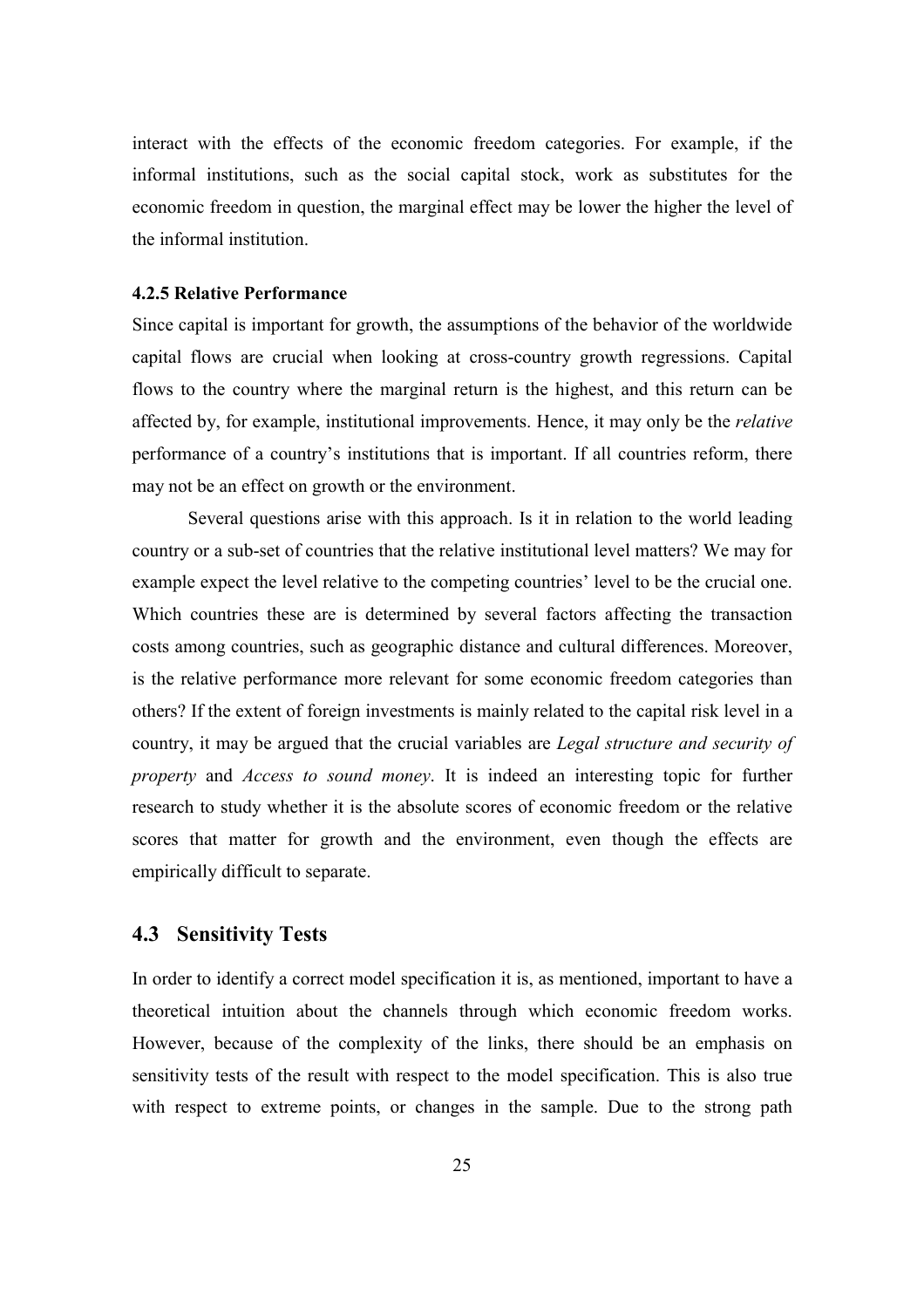dependence and the difficult task of identifying and measuring all relevant variables, extreme points tests might be in order to eliminate or weigh down the countries that have a very special economic and institutional setting. The robustness tests of the model specification and the sample can also serve as indications of the severity of some potential econometric problems (see Section 4.4).

### **4.3.1 Model Specification Tests**

One useful method to test the model specification is the extreme bound analysis or variants of it (Leamer, 1983; Levine and Renelt, 1992; Sala-i-Martin, 1997).<sup>23</sup> With an extreme bound analysis the robustness of the result is tested by estimating a number of different regressions on a varying conditioning set of explanatory variables. If the significance of the variable of interest (in our case an economic freedom category) is sensitive to the conditioning set, one may, among other things, suspect a poorly specified functional form, or multicollinearity.

Another technique that can be useful to deal with model uncertainty in crosscountry regressions is the Bayesian Model Averaging (BMA) method (see e.g. Doppelhofer et al, 2000; Fernandez et al, 2001). No specific model or key variables (as in the extreme bound case) are advocated. Instead all interactions are averaged over potential models with weights according to their posterior probabilities. Given the number of variables that might influence growth and the environment, and the difficulties of identifying these, this approach may be fruitful, at least as a start. However, the lack of theoretical assumptions about the underlying model in BMA analysis draws attention from specification problems (such as non-linearities and interaction terms) other than which variables should be included.

## **4.3.2 Extreme Points Tests**

 $\overline{a}$ 

Methods such as bootstrapping are used to study the robustness of the result to the sample in general (see e.g. Greene, 1997). With bootstrapping, new samples are created

 $23$  See, for example, De Haan and Sturm (2000) for the sensitivity of a summary index of economic freedom to the inclusion of other growth variables, and Carlsson and Lundström (2002) for the sensitivity of a specific economic freedom category to the inclusion of other categories.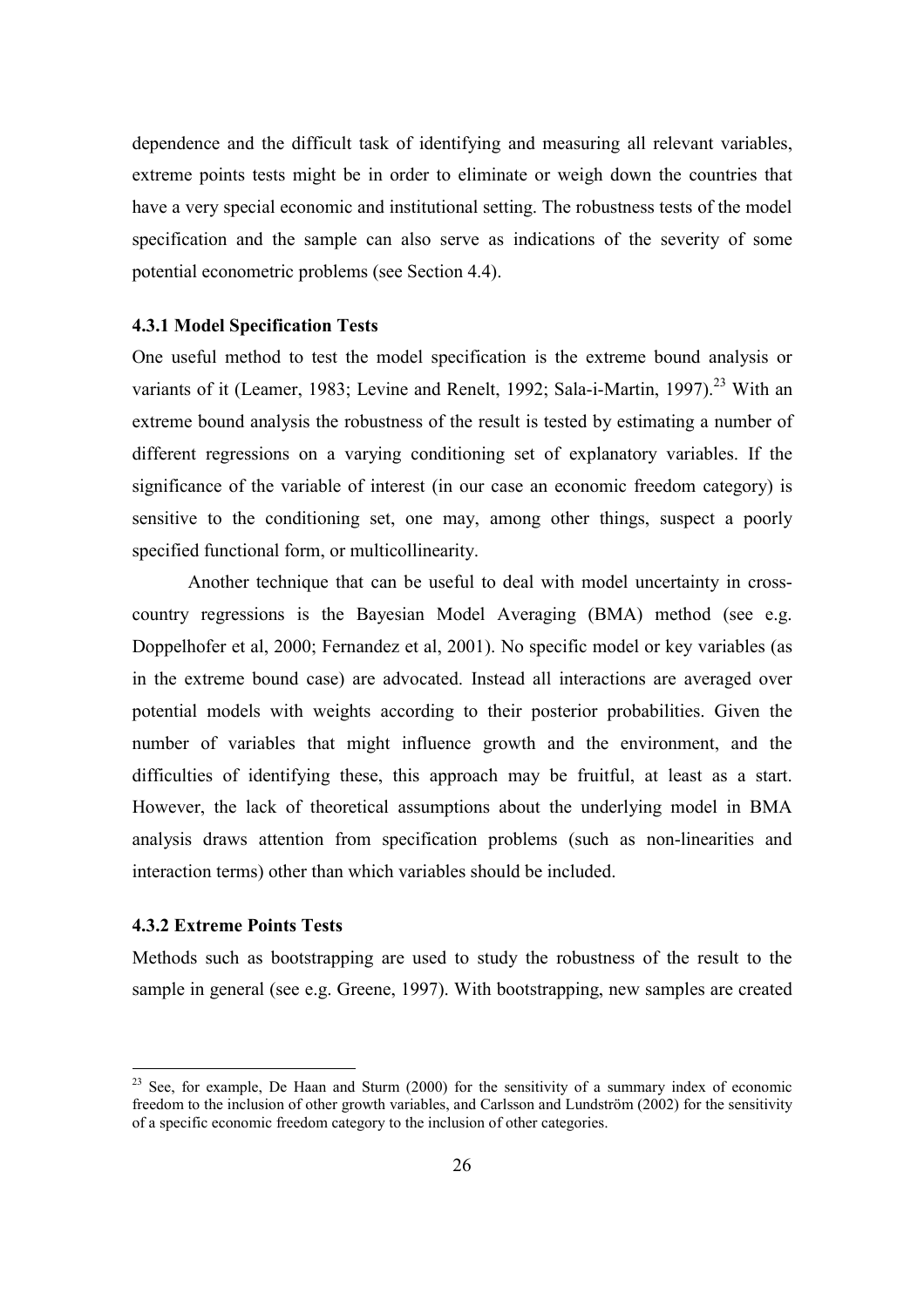by drawing, with replacement, from the original sample. The distribution of the new coefficient estimates can then be analyzed.

There are several ways to identify specific outliers or influential observations (see Chatterjee and Hadi, 1998, for an overview). Without going into any details, it is important to note that only identifying large residuals (i.e. outliers in relation to the fitted regression equation) is not enough. Observations that are isolated in the space of the explanatory variables values have a high leverage, and may therefore have a strong influence on the fitted regression equation.<sup>24</sup> Hence, a point with a high leverage value may very well have a small residual and can in that case not be identified as an outlier. There are several summary statistics based on an index, increased both by a large residual and a high-leverage point.<sup>25</sup> If extreme points that may influence the basic regression are identified there might be reasons to use robust regression techniques to see whether or not the basic result changes significantly.<sup>26</sup> Different robust regressions use different techniques to weight the observation according to their extreme point character.

 A problem with the traditional single-case outlier detection methods is the socalled "masking-effect," which means that they are likely to miss an outlier if there are other outliers in the neighborhood. Deleting one of the extreme points would in that case not affect the regression results, even if the group is far from the rest of the data. By, for example, using the robust regression technique by Rousseeuw and Leroy (1987), it is possible to identify the most coherent part of the data set and thereby identify the outliers.<sup>27</sup>

## **4.4 Potential Econometric Problems**

## **4.4.1 Parameter Heterogeneity**

 $\overline{a}$ 

The problem of heterogeneous parameters is valid for more or less all cross-section regressions (see e.g. Brock and Durlauf, 2001; Kenny and Williams, 2001). The indirect

<sup>&</sup>lt;sup>24</sup> Note that a point has a high leverage if the observation of the independent variable is far from the rest of the data of independent variables. However, the point can still be perfectly in line with the trend set by the rest of the data, which means that it does not affect the fitted regression equation.

<sup>&</sup>lt;sup>25</sup> Examples are the Cook's Distance or the Welsch-Kuh's Distance.

<sup>&</sup>lt;sup>26</sup>An example is the biweight procedure. Another, more drastic, option is to delete the extreme points.

 $^{27}$  See Sturm and De Haan (2001) for an application on economic freedom and growth.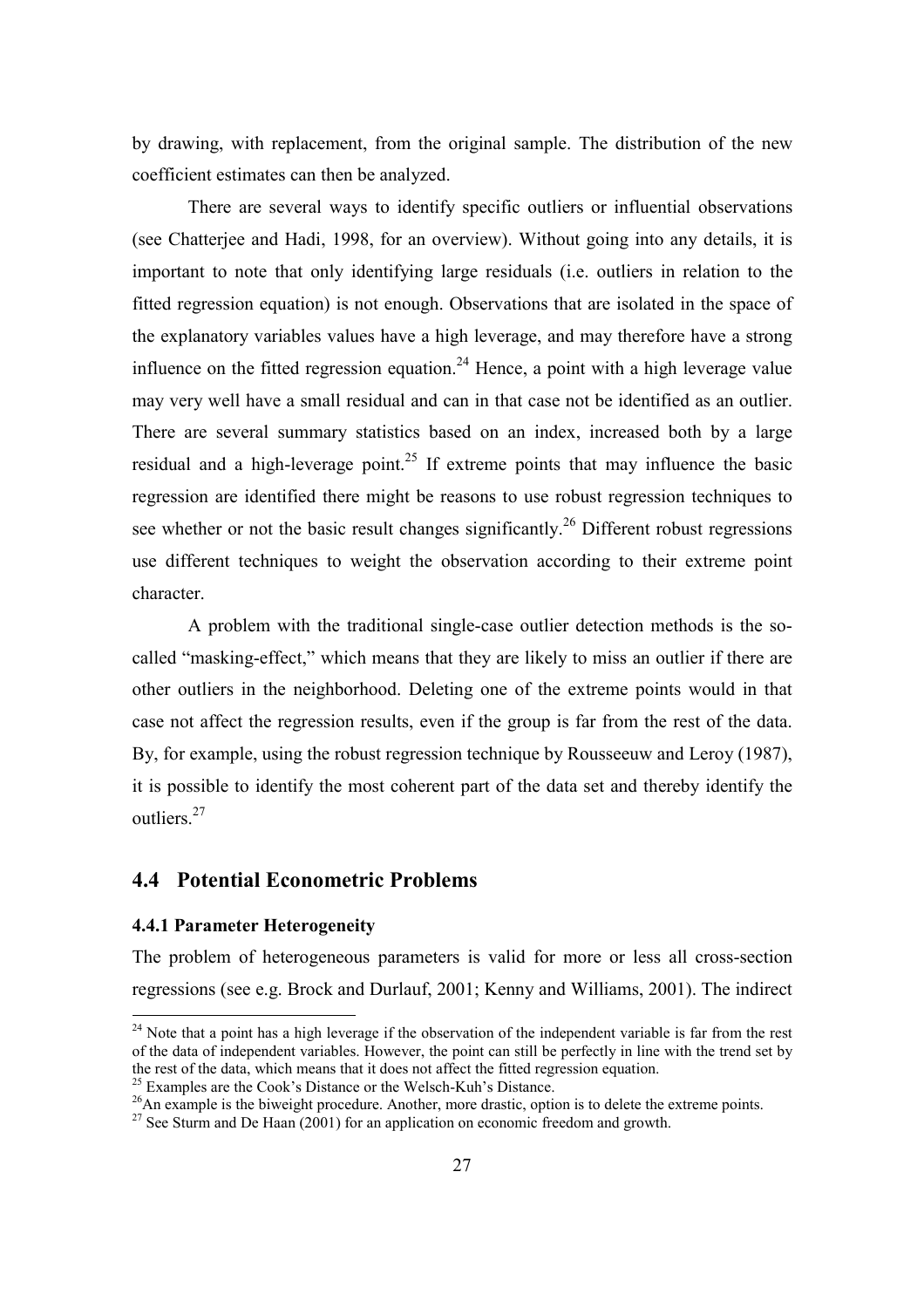assumption of parameter homogeneity in OLS cross-country regressions implies that all parameters describing the dependent variable should be the same for all countries. Hence, the effect of increasing economic freedom in one country is assumed to be the same as the effect in another country. Because of the heterogeneous nature of countries and the complexity of their economic, social and ecological structure (making it difficult to identify all possible control variables), this assumption may seem inappropriate (Temple, 1999).<sup>28</sup> It might therefore be reasonable to divide the initial sample into sub-samples (as long as the number of observations is reasonable) and analyze countries that are assumed to obey the same growth model.<sup>29</sup> This approach is more flexible than controlling for differences by including dummy variables for different country characteristics, but at the same time there is a loss in degrees of freedom with smaller samples.

 We might also want to reconsider the model specification, since it may capture part of the parameter uncertainties (Temple, 2000). What is actually done when, for example, allowing for non-linearities or interactions terms, is allow countries to have different slopes, depending on the current level of economic freedom or the levels of other important factors in the country. However, there might be a natural restriction when it comes to the degrees of freedom, which makes it impossible to include all relevant specifications.

By accepting the possibility of parameter heterogeneity, the possibility of outliers is also accepted, independent of measurement errors (Temple, 2000). Given that an appropriate model has been identified, then outliers can be taken care of by, for example, reweighing the large outliers. However, outliers can also be an indication of parameter heterogeneity. One way to test whether the model is appropriate is to look for group-wise outliers (see Section 4.3.2). The identified outliers can very well be extreme points because they have another institutional set-up then the rest of the data. When

<sup>&</sup>lt;sup>28</sup> If panel data is available, a fixed or random effect model may be one way to approach the problem of parameter heterogeneity, since it allows the intercept to differ between countries (Brock and Durlauf, 2001). If the country specific term is interacted with a variable, we also allow for differences in the effect of this variable between countries. It is also possible to approach the problem with a random coefficient model, which directly allows for differences in the parameter estimations (Hildreth and Houck, 1968).  $29$  For example high- and low-income countries, or socialist and non-socialist countries.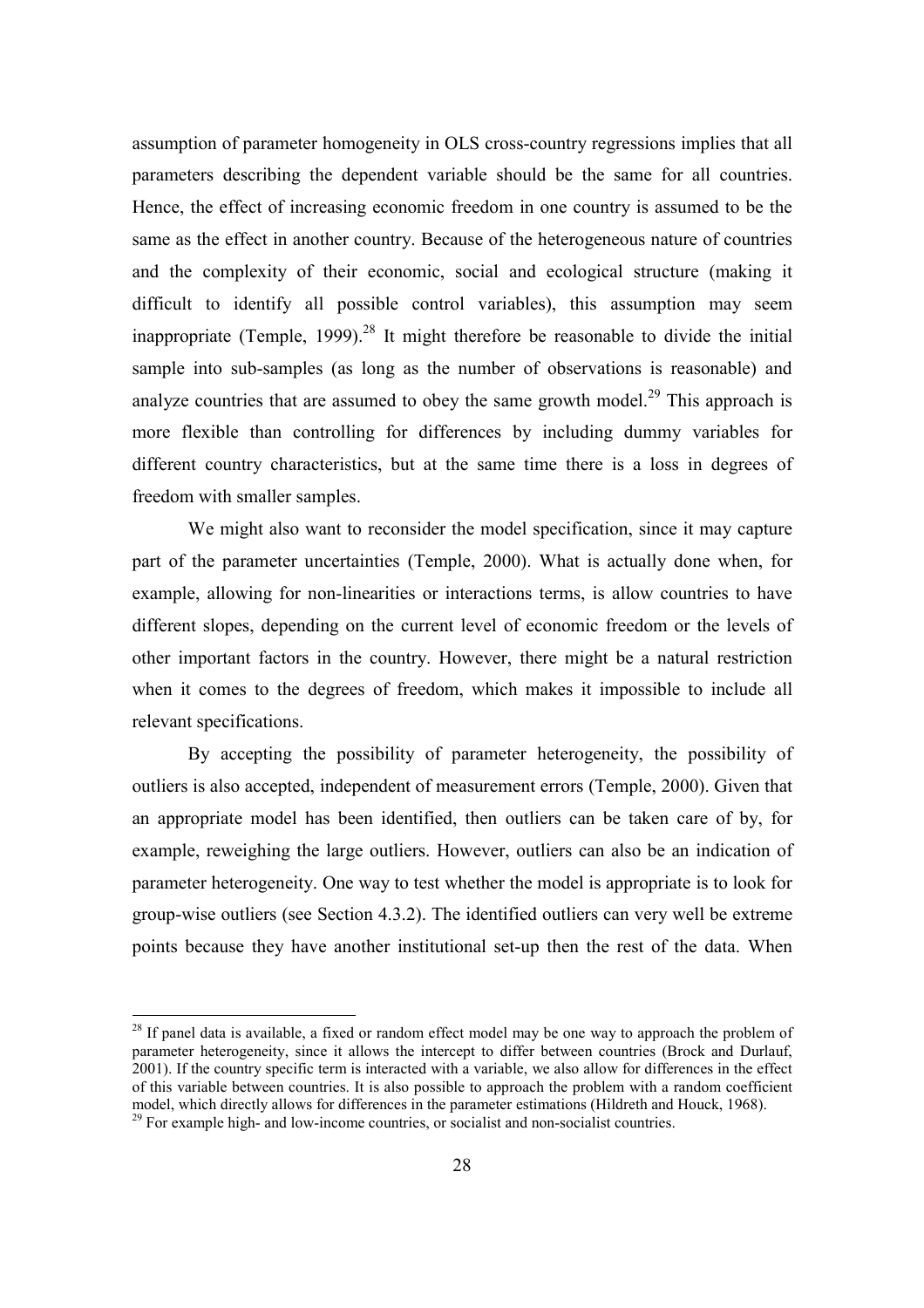only this sub-group of countries is regressed, or when including a group-specific dummy, the regression may produce robust results.

### **4.4.2 Multicollinearity**

One of the most obvious conclusions from the survey of arguments is that the different categories may have different effects on economic growth and the environment, both when it comes to the sign and the amplitude of the effect. Relating growth or environmental quality to the general economic freedom index can of course be of interest in itself. In addition, an index reduces some potential problems such as multicollinearity and missing values. However, the possibilities of turning the results into practical policies or further research topics are highly restricted. There is of course a limit to the extent of disaggregation, but it is in principle possible to continue as long as the categories are proxies of separate underlying institutions or do not affect each other considerably, i.e. as long as there is no severe problem of multicollinearity.

 As already indicated, economic freedoms may have a self-enforcing element or may be inversely related to one another (see Section 4.2.4). If one of the economic freedom categories is highly correlated with another category, the *t*-values of these categories will be overestimated. Hence, excluding one category may make another significant, or the joint effect may be significant. There are criteria for detecting multicollinearity: for example the variance inflation factor and the condition number. However, these criteria only look at the correlation structure of the explanatory variables, even though the severity of multicollinearity also increases if the standard errors of the estimated regression coefficients are high, or if the total sum of squares is low. Maddala (2001) concludes that the criteria "… are only measures of how bad things are relative to some ideal situation, but the standard errors and *t*-ratios will tell a better story of how bad things are." Hence, there is no ideal test to detect multicollinearity. If there are reasons to believe that multicollinearity can cause problems, there should be an emphasis on sensitivity tests such as the extreme bound analysis (see Section 4.3.1). If the problem of interest is multicollinearity among the economic freedom categories, it is possible to get an indication of the severity by choosing one of the categories as the variable of interest and treating the other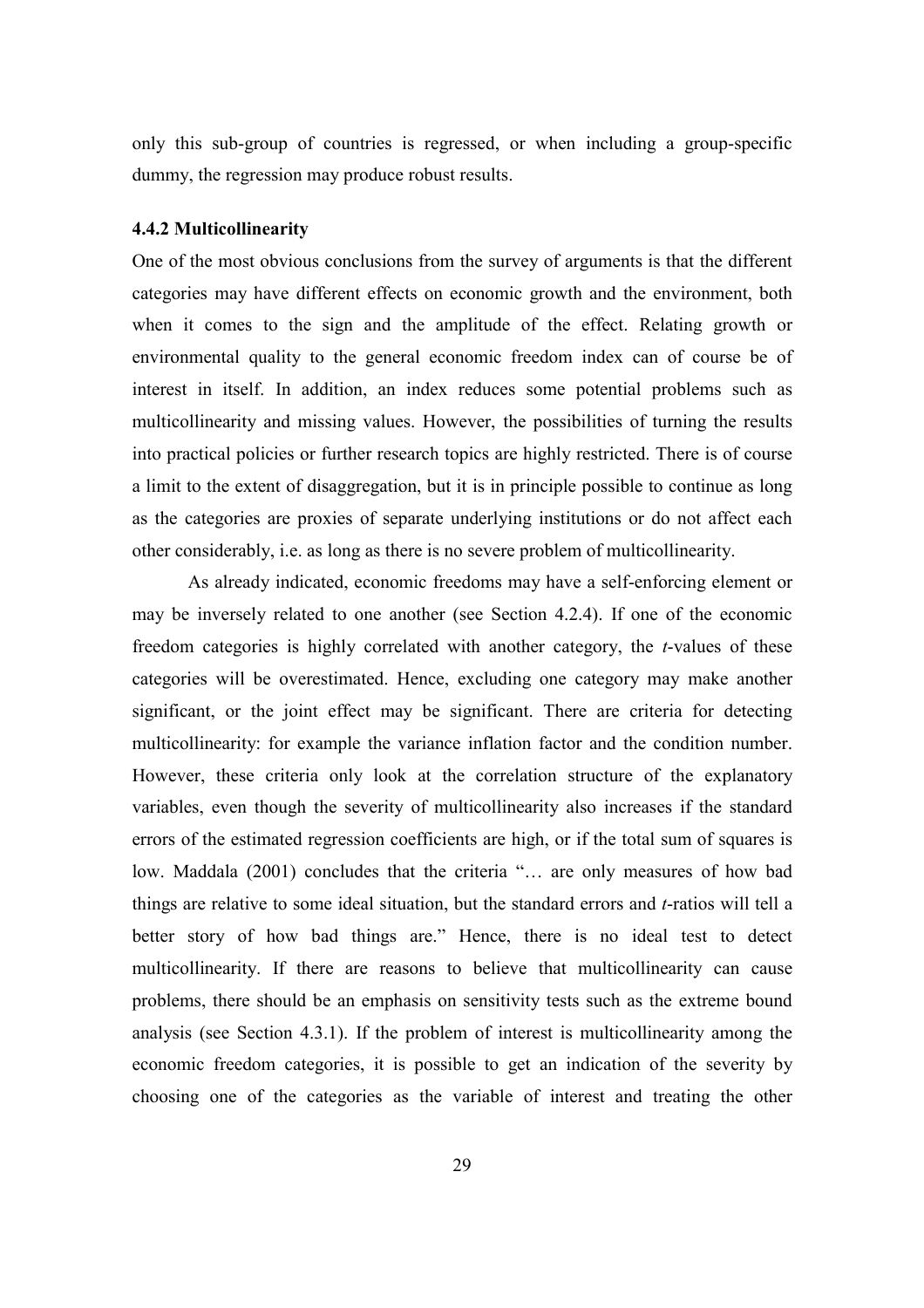categories as potential explanatory variables in the conditioning set. Another consequence of multicollinearity is that the parameters are sensitive to the inclusion and exclusion of observations. Therefore, parameter stability tests such as bootstrapping may be relevant (see Section 4.3.2).

#### **4.4.3 Endogeneity and Causality**

 $\overline{a}$ 

The problem of endogeneity caused by the fact that the economic freedom variables may affect the other explanatory variables, is not the main focus of this paper since we look at the direct effects of economic freedom. However, it is important to be aware of the loss of information ignoring the indirect effects implies, since the indirect effects of the variable of interest (in our case economic freedom) may even be larger than the direct effects. The disadvantage with a reduced form is that we lose the ability to distinguish the different channels through which institutions affect growth, although we do capture both the direct and indirect effects. Another potential endogeneity problem, already mentioned in Section 4.2.4, is that there might be endogenous relations among the economic freedom categories, creating multicollinearity.

Causality is related to the question: Do the independent variables cause the dependent variable or is it the other way around? It is easy to think of a situation where economic growth might affect economic freedom. The most straightforward example is perhaps the fact that growth makes the country richer and thereby more capable of covering the transformation costs of a reform. It is also possible that environmental quality affects economic freedom. Take the case when open access land is exhausted and the government implements better ownership rights in an attempt to hinder soil erosion. One way to test for causality is to use the Granger non-causality test.<sup>30</sup> The idea is to analyze whether the independent variables precede the dependent variable, or the dependent variable precedes the independent variable (see Maddala, 2001). The test has been criticized and should not be considered as a test giving a complete answer to the causal links (see e.g. Convway et al., 1984).

 $30$  See Heckelman (2000) and Dawson (forthcoming) for the causality between economic freedom and growth.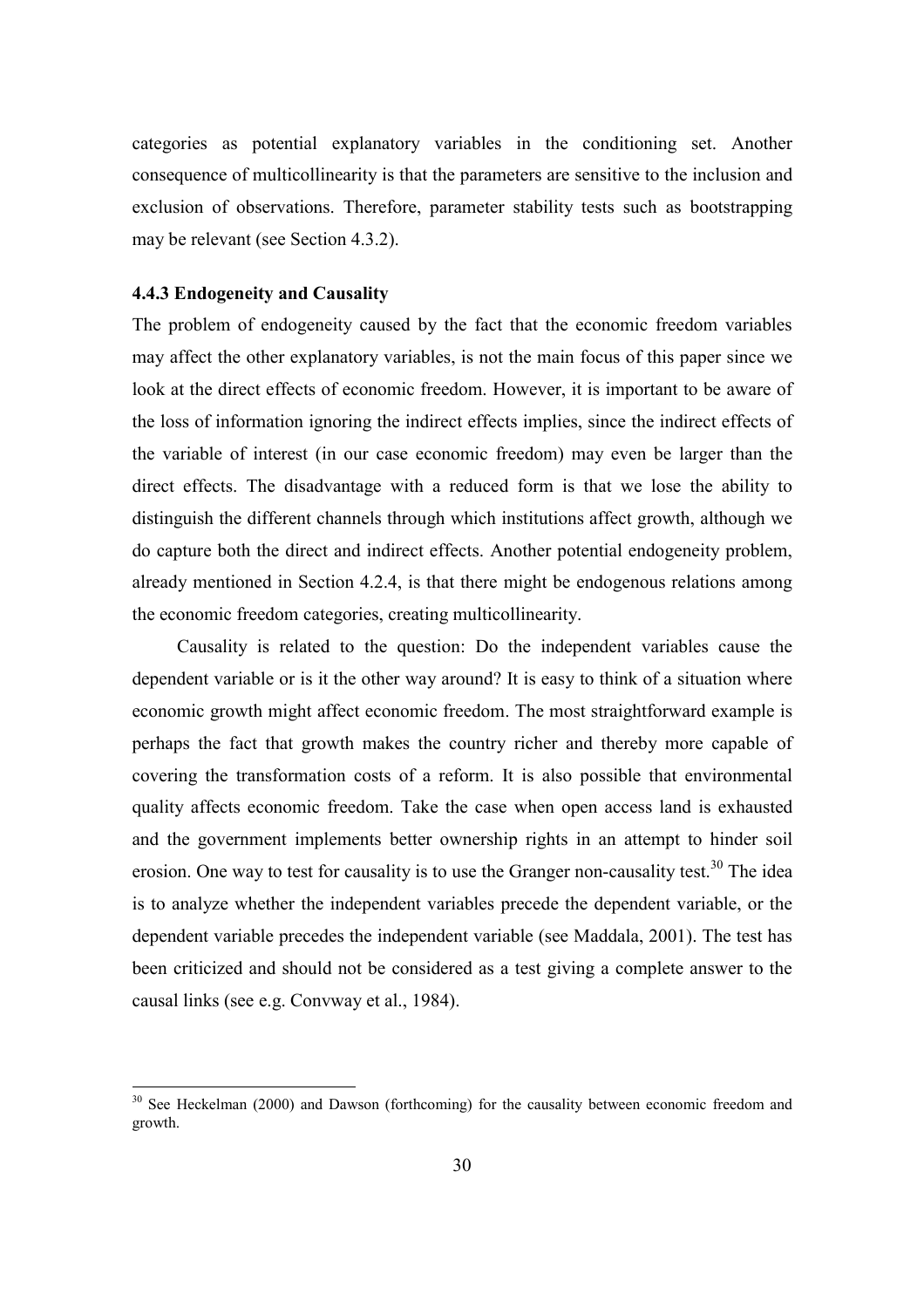To minimize the potential problem with causality we could use a multiple equation system or instrument the variables in question (see for example Maddala, 2001). One solution is to regress the initial levels of economic freedom, or changes in economic freedom in a preceding period, on growth or environmental change in the following period. It is when the periods of the independent variable and the dependent variable overlap that we should be cautious. However, a problem connected to the use of lagged economic freedom variables as instruments is that these might as well be subject to reverse causality if they are dependent on expected future growth and environmental quality.

### **4.4.4 Non-Country Specific Effects**

Easterly (2001) argues that factors other than country specific factors play a central role in growth regressions, at least for low-income countries during their 1980-1998 growth slow-down. He mentions factors such as terms of trade shocks, the US real interest rate, capital flows and the growth performance of industrial countries. Another potential explanation is skill-biased technical change that favored already industrialized countries (Acemoglu and Zilibotti, 2001). There are hence arguments that these external factors need to be given more attention relative to national factors (both when regressed on growth and on the environment) even though time period dummies in the cross-country regressions can capture them to some extent. This is especially true in low-income countries, which are often based on primary production and therefore subject to factors such as weather fluctuations and diseases. The proper measure in a growth regression is change in *potential* output and not actual output (Solow, 2001). Hence, external factors influencing the growth *potential*, both in steady state and during convergence, should be included.

## **5 CONCLUSIONS**

The purpose of this paper was to discuss the effects of specific economic freedom categories on economic growth and the environment, and implication for cross-country analysis. The central question is not whether or not countries should undertake economic freedom reforms in general; it is rather a question of what kinds of economic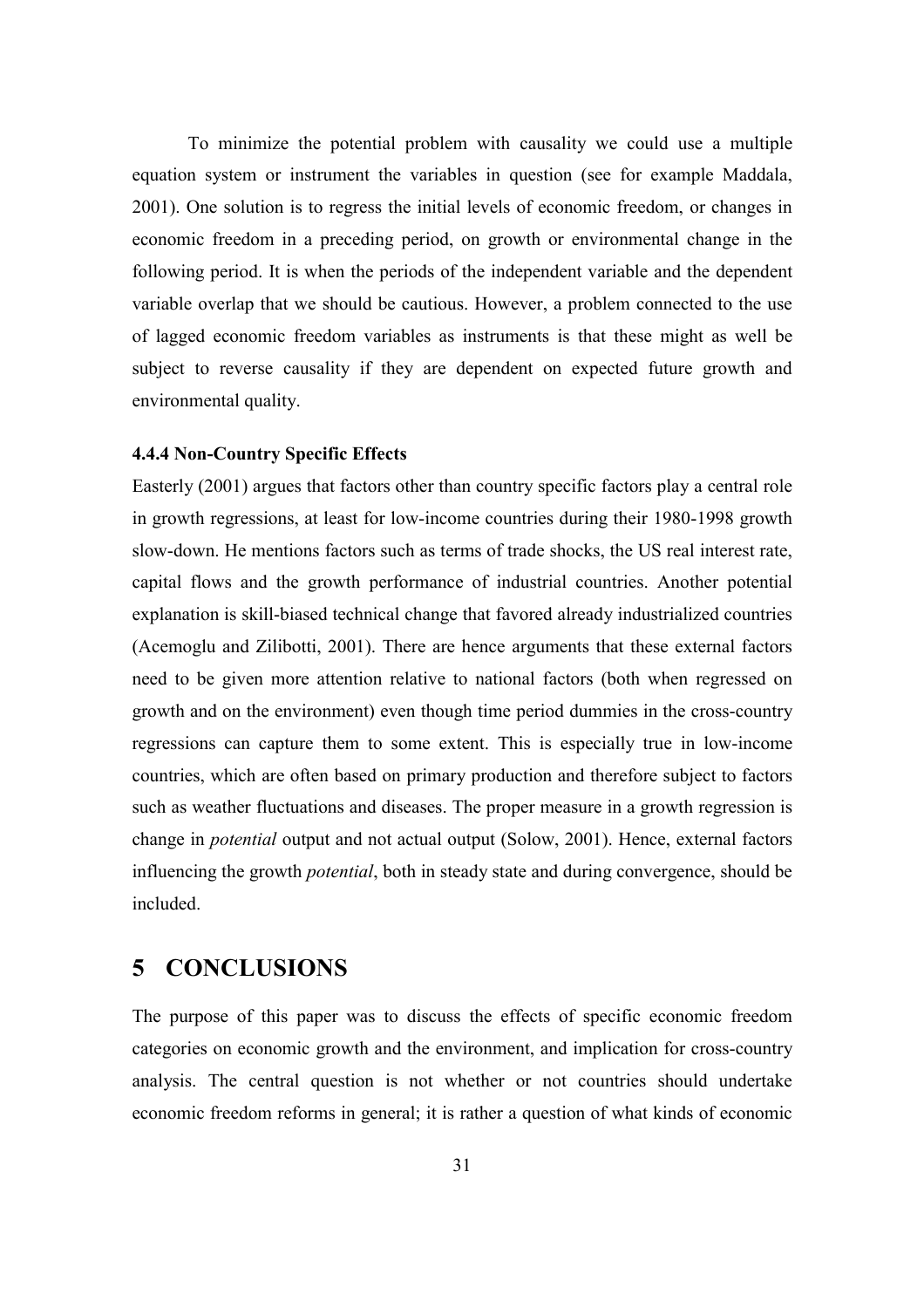freedoms should be addressed, in what institutional context, at what pace and in what sequence. This is a very complex task, but if these dimensions are neglected the possible research and policy conclusions become restricted.

There are a number of empirical issues that are important to consider if we want to find reliable research and policy implications. These include awareness of measurement problems and model specification issues such as important interaction terms and non-linear effects. It is not possible to include all the empirical considerations, since it would eliminate the degrees of freedom. Theoretical insights are therefore of crucial importance in the choice of the most relevant issues, depending on the countries included and the variables of interest. Moreover, sensitivity tests should play a central role since the complexity of the links makes it impossible to identify all relevant variables.

The need for further knowledge of the links between market-based institutions and welfare is still very large. Pritchett (2001) states: "The inevitable problem is that the level of specificity at which most growth economists need to work is far greater than can ever be adequately informed by growth regressions," but concludes that "growth regressions are incredibly useful in providing a general empirical background of stylized facts about the world." Even though the interactions are very complex there does seem to be room for insights from cross-country regression, not only when it comes to the impacts on economic growth but also on the environment. It is evidently more difficult to find theoretical connections between economic freedom and the environment since the economic freedom institutions are designed to increase growth, but cross-country regressions might reveal some of the more general links. A regression with well-based theoretical hypotheses both when it comes to included variables and the functional form, and that has been shown to be robust to the model specification and extreme points, should give a reliable indication of the market-based institutions of importance. However, general policy conclusions should of course be based on countryspecific analysis as well as cross-country regression.

32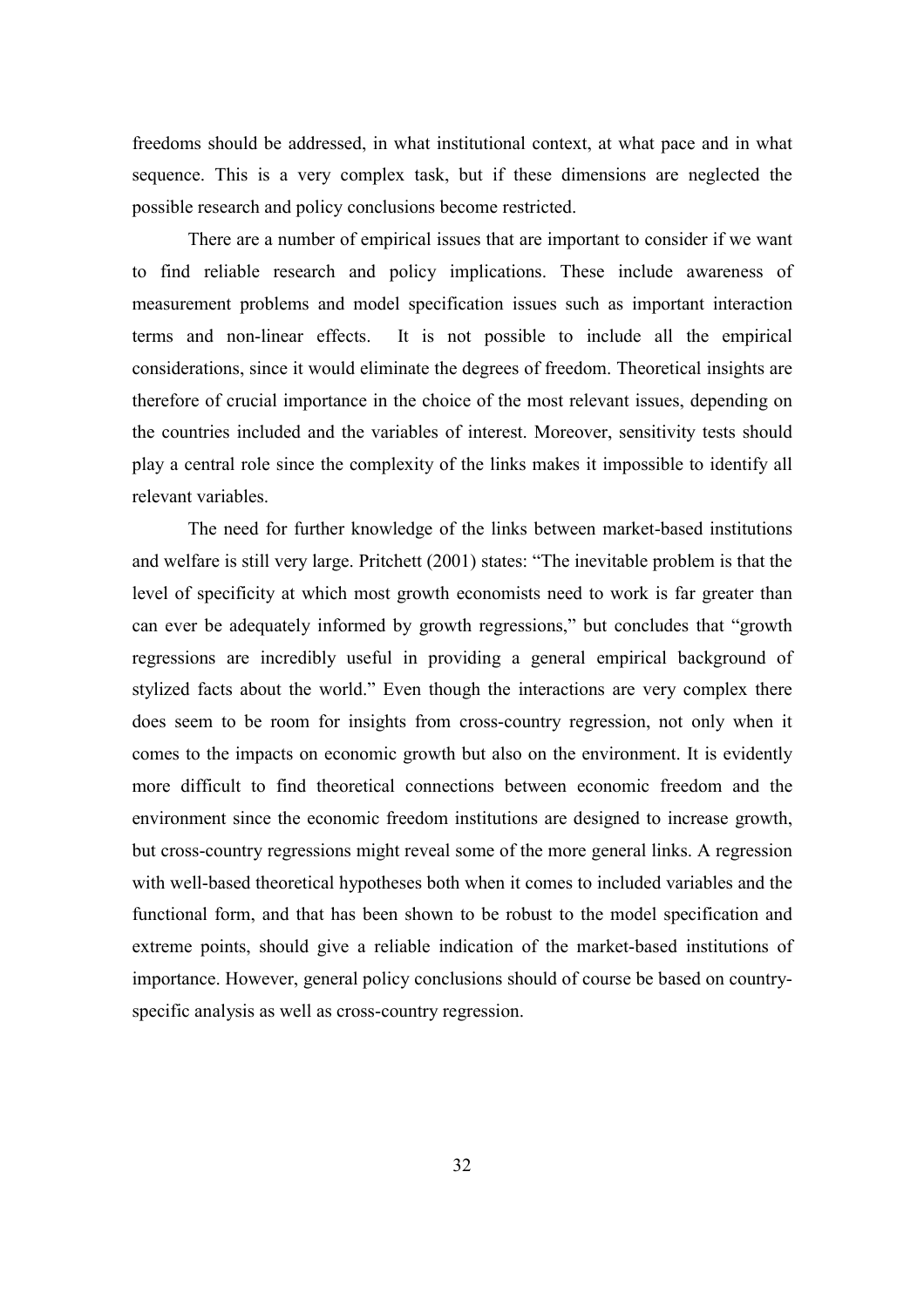## **References**

- Acemoglu, D. and F. Zilibotti (2001), "Productivity Differences", *Quarterly Journal of Economics* 115, 563-606.
- Aghion, P., M. Dewatripont and P. Rey (1999), "Competition, Financial Discipline and Growth", *Review of Economic Studies* 66:229, 825-52.
- Atkinson, A.B. and J.E. Stiglitz (1980), *Lectures on Public Economics*, London: McGraw-Hill.
- Barro, R. (1990), "Government Spending in a Simple Model of Endogenous Growth", *Journal of Political Economy* 98, 103-25.
- Barrett, S. (1990), "The Problem of Global Environmental Protection", *Oxford Review of Economic Policy* 6:1, 68-79.
- Berggren, N. (1999), "Economic Freedom and Equality: Friends or Foes?", *Public Choice* 100, 203-23.
- Bigsten, A, P. Collier, S. Dercon, M. Fafchamps, B. Gauthier, J.W. Gunning, J. Habarurema, A. Oduro, R. Oostendorp, C. Pattillo, M. Söderbom, F. Teal and A. Zeufack (2000), "Exports and firmlevel efficiency in African manufacturing", *CSAE Working Paper* 2000/16, Oxford University.

Boadway, R.W. and N. Bruce (1994), *Welfare Economics*, Oxford: Blackwell Publisher.

- Bourguignon, F. and D. Morrisson (1992), *Adjustment and Equity in Developing Countries: A New Approach*, Paris: OECD.
- Briault, C. (1995), "The Costs of Inflation", *Bank of England Quartely Bulletin* 35:1, 33-46.
- Brock, W.A. and S.N. Durlauf (2001), "Growth Empirics and Reality", *The World Bank Economic Review* 15:2, 229-72.
- Bromley, D.W. (1990), *Environment and Economy: Property Rights and Public Policy*, Oxford: Basil Blackwell.
- Carlsson, F. and S. Lundström (2002), "Economic Freedom and Growth: Decomposing the Effects", *Public Choice* 112:3-4, 335-44.
- Chatterjee, S., and A.S. Hadi (1998), *Sensitivity Analysis in Linear Regressions*, New York : John Wiley & Sons, Inc.
- Coase, R.H (1960), "The Problem of Social Cost", *Journal of Law and Economics* 3, 1-44.
- Convay, R.K, P.A.V.B. Swamy, J.F. Yanagida and P. von zur Muehlen (1984). "The Impossibility of Causality Testing", *Agricultural Economics Research* 36:3, 1-19.
- Craft, N. and A. Venables (2002), "Globalization in History: A Geographical Perspective", *CEPR Discussion Paper* 3079.
- Dawson, J.W., (forthcoming), "Further Evidence on the Institutions-Growth Relationship", *European Journal of Political Economy*.
- Doppelhofer, G., R.I. Miller and X. Sala-i-Martin (2000), "Determinants of Long-Term Growth: A Bayesian Averaging of Classical Estimates (BACE) Approach", *NBER Working Paper* 7750.
- Easterly, W. (2001), "The Lost Decades: Developing Countries' Stagnation in Spite of Policy Reform 1980-1998", *Journal of Economic Growth* 6, 135-57.
- Edwards, S. (1994), "Macroeconomic Stabilization in Latin America: Recent Experience and Some Sequencing Issues", *NBER Working Paper* 4697.
- Edwards, S. (1997), "Openness, Productivity and Growth: What Do We Really Know?", *Economic Journal* 108:447, 383-98.
- Easton, S.T. and M.A. Walker (1997), "Income, Growth and Economic Freedom", *American Economic Review* 87:2, 328-32.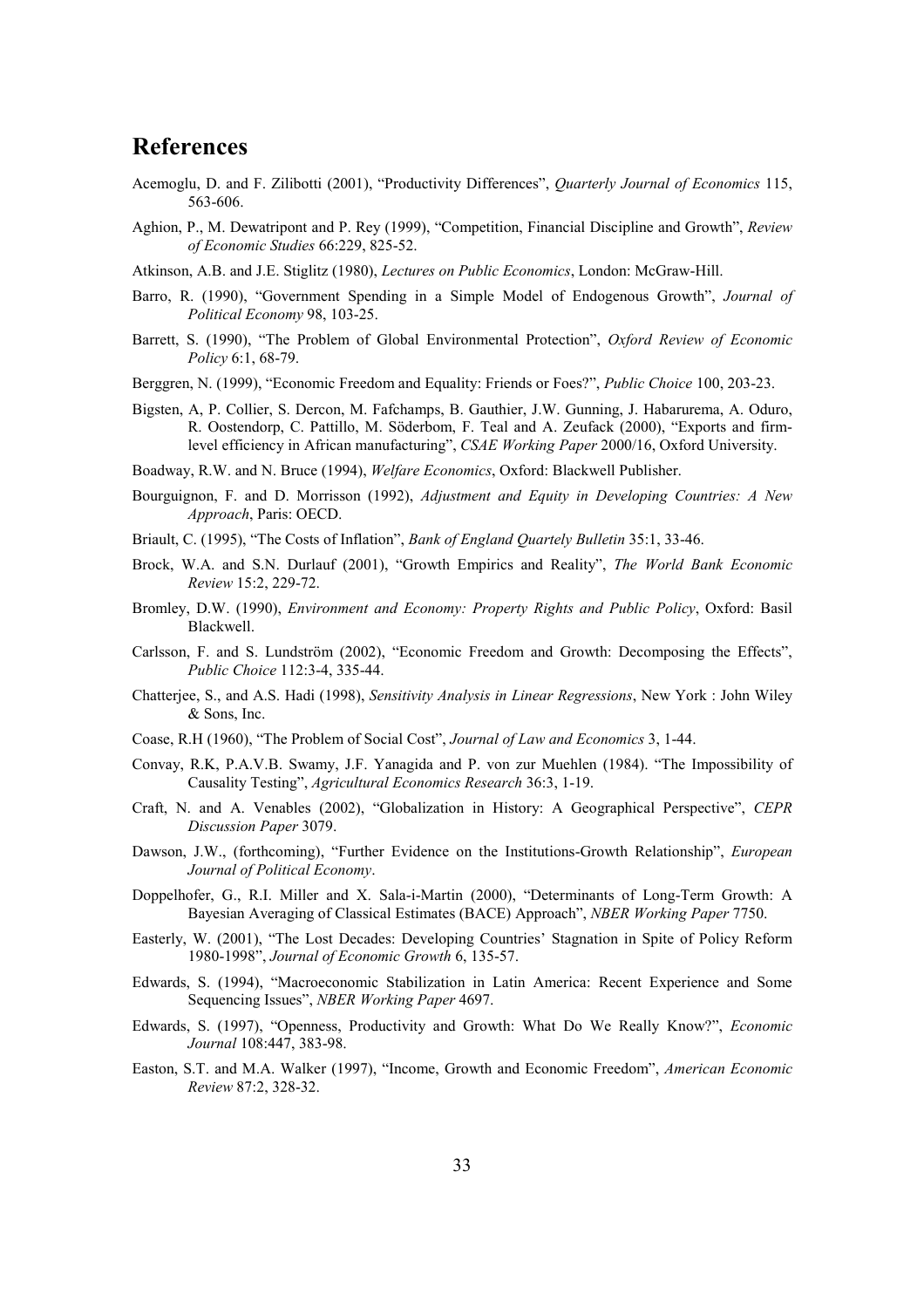- Fernandez, C., E. Lay and M.F.J. Steel (2001), "Model Uncertainty in Cross-Country Growth Regressions", *Journal of Applied Econometrics* 16, 563-76.
- Frankel, J.A. and D. Romer (1999), "Does Trade Cause Growth?", *American Economic Review* 89:3, 379-99.
- Gottfries, N. (1992), "Insiders, Outsiders and Nominal Wage Contracts", *Journal of Political Economy* 100, 252-70.
- Greene, W.H. (1997), *Econometric Analysis*, New Jersey: Prentice-Hall, Inc.
- Grossman, G. and A. Krueger (1995), "Economic Growth and the Environment", *Quarterly Journal of Economics* 112, 353-77.
- Gwartney, J. and R. Lawson (2002) with W. Park, S. Wagh, C. Edwards, and V. de Rugy, *Economic Freedom of the World: 2002 Annual Report*, Vancouver: The Fraser Institute. Data information retrieved from: www.freetheworld.com
- Haan, J. de and J.-E. Sturm (2000), "On the Relationship Between Economic Freedom and Economic Growth", *European Journal of Political Economy* 16, 215-41.
- Hanke, S.H. and S.J.K. Walters (1997) "Economic Freedom, Prosperity, and Equality: A Survey", *Cato Journal*, 17:2.
- Heckelman, J.C. (2000), "Economic Freedom and Economic Growth: A Short-Run Causal Investigation", *Journal of Applied Economics* 3:1, 71-91.
- Heerink, N., A. Kuyvenhoven and F. Qu (1996), "Policy Issues in International Trade and the Environment with Special Reference to Agriculture", In Munasinghe, M. (ed.), *Environmental Impacts of Macroeconomic and Sectoral Policies*, Chapter 7, Washington, DC: The World Bank, 131-56.
- Hildreth, C. and J.P. Houck (1968). "Some Estimates for a Linear Model With Random Coefficients", *Journal of American Statistical Association* 63: 584-95.
- Jones, C.I. (1995), "Time Series Tests of Endogenous Growth Models", *Quarterly Journal of Economics*  110, 495-525.
- Kaminski, G.L. and S.L. Schmukler (2002), "Short-Run Pain, Long-Run Gain: The Effects of Financial Liberalization", Mimeo, Washington, DC: World Bank.
- Kenny, C. and D. Williams (2001), "What Do We Know About Economic Growth? Or, Why Don't We Know Very Much?", *World Development* 29:1, 1-22.
- La Porta, R., F. Lopez-de-Silanes and A. Shleifer (1999a), "Corporate Ownership Around the World", *Journal of Finance* 54:2, 471-517.
- La Porta, R., F. Lopez-de-Silanes, A. Shleifer and R. Vishny (1999b), "The Quality of Government", *Journal of Law, Economics and Organisation* 15:1, 222-79.
- Lin, J.Y. and J.B. Nugent (1995), "Institutions and Economic Development", In, Behrman, J., and T.N. Srinivasan (eds.), *Handbook of Development Economics*, vol 3, 2301-70.
- Leamer, E.E. (1983), "Let's take the con out of econometrics", *American Economic Review* 73, 31-43.
- Levine, R. and D. Renelt (1992), "A sensitivity analysis of cross-country growth regressions", *American Economic Review* 82, 942-63.
- Maddala, G.S. (2001), *Introduction to Econometrics*, Chichester: John Wiley & Sons Ltd.
- Mauro, P. (1995), "Corruption and Growth", *Quarterly Journal of Economics* 110, 681-712.
- Mink, S.D. (1992), "Poverty, Population and the Environment", *World Bank Discussion Paper* 189, Washington, DC: The World Bank.
- Munasinghe, M. (1996), "An Overview of the Environmental Impacts of Macroeconomic and Sectoral Policies", In Munasinghe, M. (ed.), *Environmental Impacts of Macroeconomic and Sectoral Policies*, Chapter 1, Washington, DC: The World Bank, 1-14.